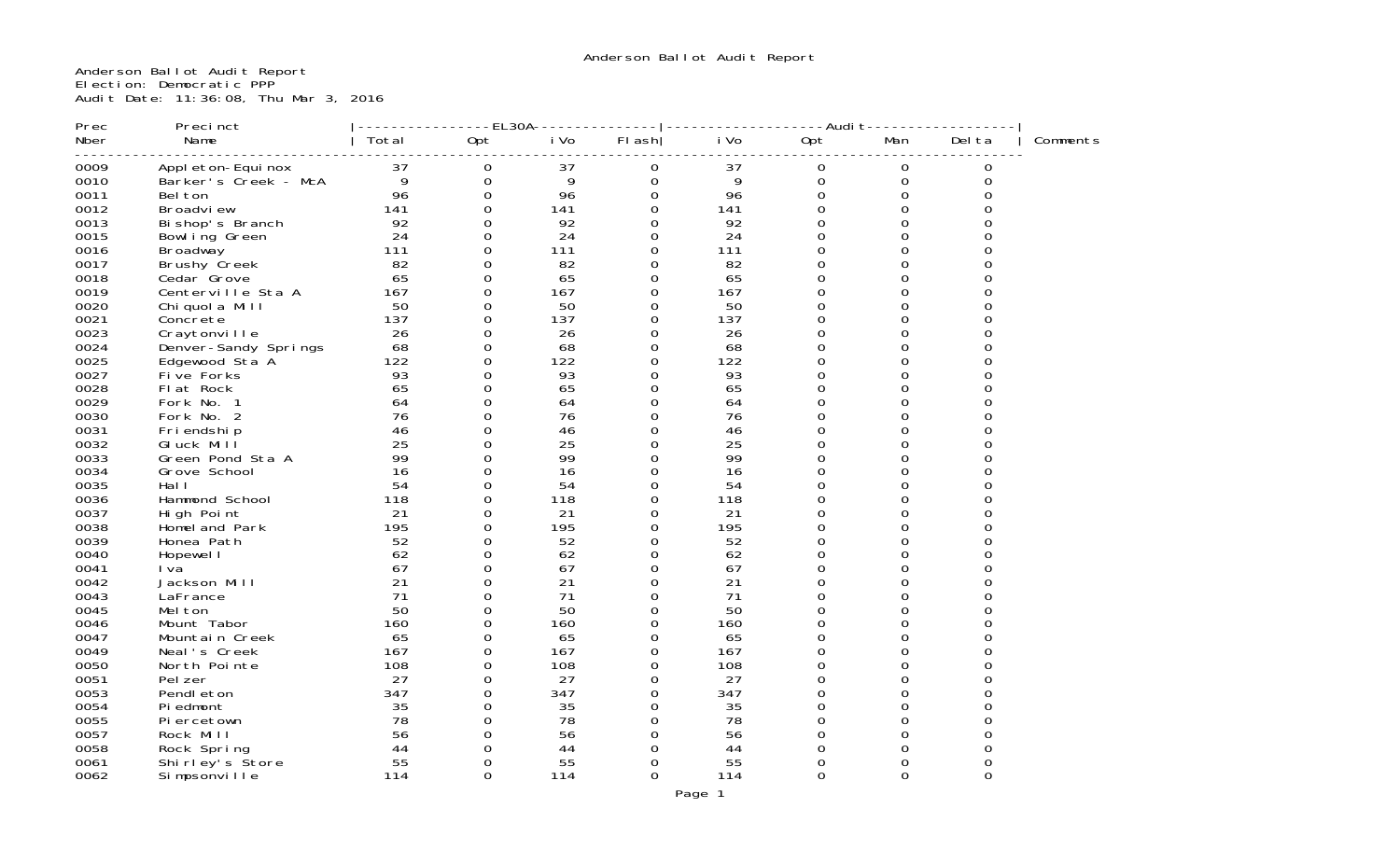| 0063<br>0064<br>0065<br>0066<br>0067<br>0068<br>0069<br>0070<br>0071<br>0072<br>0073<br>0074<br>0075<br>0076<br>0077<br>0078<br>0079<br>0080<br>0081<br>0082<br>0083<br>0084<br>0085<br>0086<br>0087<br>0091<br>0092<br>0093<br>0094<br>0111<br>0121<br>0132<br>0136<br>0157<br>0164<br>Precincts Total: | Starr<br>Three and Twenty<br>Toney Creek<br>Townville<br>Town Creek<br>West Pelzer<br>West Savannah<br>White Plains<br>Williamston<br>Williamston Mill<br>Wright's School<br>Anderson 1/1<br>Anderson 1/2<br>Anderson 2/1<br>Anderson 2/2<br>Anderson 3/1<br>Anderson 3/2<br>Anderson 4/1<br>Anderson 4/2<br>Anderson 5/A<br>Anderson 5/B<br>Anderson 6/1<br>Anderson 6/2<br>Varennes<br>Lakesi de<br>Centerville Sta B<br>Edgewood Sta B<br>Cox's Creek<br>Mt. Airy<br>Bel ton Annex<br>Powdersville<br>GI envi ew<br>Hammond Annex<br>Center Rock<br>Hunt Meadows | 32<br>79<br>12<br>37<br>67<br>47<br>27<br>123<br>110<br>78<br>20<br>94<br>81<br>87<br>169<br>87<br>389<br>102<br>101<br>78<br>190<br>137<br>57<br>51<br>222<br>167<br>122<br>34<br>86<br>102<br>179<br>132<br>103<br>137<br>176<br>7393 | 0<br>0<br>0<br>0<br>0<br>0<br>0<br>0<br>0<br>0<br>0<br>0<br>0<br>0<br>0<br>0<br>0<br>0<br>0<br>0<br>0<br>0<br>0<br>0<br>0<br>0<br>0<br>0<br>0<br>0<br>0<br>0<br>0<br>0<br>0<br>$\Omega$ | 32<br>79<br>12<br>37<br>67<br>47<br>27<br>123<br>110<br>78<br>20<br>94<br>81<br>87<br>169<br>87<br>389<br>102<br>101<br>78<br>190<br>137<br>57<br>51<br>222<br>167<br>122<br>34<br>86<br>102<br>179<br>132<br>103<br>137<br>176<br>7393 | 0<br>0<br>0<br>0<br>0<br>0<br>0<br>0<br>0<br>0<br>0<br>$\Omega$<br>0<br>0<br>0<br>0<br>0<br>0<br>0<br>0<br>0<br>0<br>0<br>0<br>0<br>0<br>0<br>0<br>0<br>0<br>0<br>0<br>0<br>0<br>0<br>0 | Anderson Ballot Audit Report<br>32<br>79<br>12<br>37<br>67<br>47<br>27<br>123<br>110<br>78<br>20<br>94<br>81<br>87<br>169<br>87<br>389<br>102<br>101<br>78<br>190<br>137<br>57<br>51<br>222<br>167<br>122<br>34<br>86<br>102<br>179<br>132<br>103<br>137<br>176<br>7393 | 0<br>0<br>0<br>0<br>0<br>0<br>0<br>0<br>0<br>0<br>0<br>0<br>0<br>0<br>0<br>0<br>0<br>0<br>0<br>0<br>0<br>0<br>0<br>0<br>0<br>0<br>0<br>0<br>0<br>0<br>0<br>0<br>0<br>0<br>0<br>0 | 0<br>0<br>0<br>0<br>0<br>0<br>0<br>0<br>0<br>0<br>0<br>O<br>0<br>0<br>0<br>0<br>0<br>0<br>0<br>0<br>O<br>0<br>0<br>0<br>0<br>Ω<br>0<br>0<br>0<br>0<br>0<br>0<br>Ω<br>0<br>0<br>$\Omega$ | 0<br>$\boldsymbol{0}$<br>$\Omega$<br>0<br>0<br>0<br>0<br>0<br>0<br>0<br>0<br>0<br>0<br>0<br>0<br>0<br>0<br>0<br>0<br>0<br>0<br>0<br>0<br>0<br>0<br>0<br>0<br>0<br>0<br>0<br>0<br>0<br>0<br>0<br>$\boldsymbol{0}$<br>0 |
|----------------------------------------------------------------------------------------------------------------------------------------------------------------------------------------------------------------------------------------------------------------------------------------------------------|---------------------------------------------------------------------------------------------------------------------------------------------------------------------------------------------------------------------------------------------------------------------------------------------------------------------------------------------------------------------------------------------------------------------------------------------------------------------------------------------------------------------------------------------------------------------|-----------------------------------------------------------------------------------------------------------------------------------------------------------------------------------------------------------------------------------------|-----------------------------------------------------------------------------------------------------------------------------------------------------------------------------------------|-----------------------------------------------------------------------------------------------------------------------------------------------------------------------------------------------------------------------------------------|-----------------------------------------------------------------------------------------------------------------------------------------------------------------------------------------|-------------------------------------------------------------------------------------------------------------------------------------------------------------------------------------------------------------------------------------------------------------------------|----------------------------------------------------------------------------------------------------------------------------------------------------------------------------------|-----------------------------------------------------------------------------------------------------------------------------------------------------------------------------------------|-----------------------------------------------------------------------------------------------------------------------------------------------------------------------------------------------------------------------|
| 0750<br>0800<br>0850<br>0900<br>0950                                                                                                                                                                                                                                                                     | Absentee<br>Emergency<br>Failsafe<br>Provi si onal<br>Failsafe Provisional<br>Virtual Precincts Total:                                                                                                                                                                                                                                                                                                                                                                                                                                                              | 930<br>0<br>26<br>10<br>42<br>1008                                                                                                                                                                                                      | 188<br>0<br>0<br>10<br>42<br>240                                                                                                                                                        | 742<br>0<br>26<br>0<br>0<br>768                                                                                                                                                                                                         | 0<br>0<br>0<br>0<br>0<br>0                                                                                                                                                              | 742<br>0<br>26<br>0<br>0<br>768                                                                                                                                                                                                                                         | 188<br>0<br>0<br>10<br>42<br>240                                                                                                                                                 | 0<br>0<br>0<br>0<br>0<br>0                                                                                                                                                              | 0<br>0<br>0<br>0<br>$\Omega$<br>0                                                                                                                                                                                     |
| Grand Total:                                                                                                                                                                                                                                                                                             |                                                                                                                                                                                                                                                                                                                                                                                                                                                                                                                                                                     | 8401                                                                                                                                                                                                                                    | 240                                                                                                                                                                                     | 8161                                                                                                                                                                                                                                    | $\Omega$                                                                                                                                                                                | 8161                                                                                                                                                                                                                                                                    | 240                                                                                                                                                                              | 0                                                                                                                                                                                       | $\Omega$                                                                                                                                                                                                              |

NOTE: Any manual entries shown on this report are supported by the Manual Entry log (EL68).

Auditor's Comments: Total number of iVotronic ballots cast containg no votes: 47 The following precincts have no ballots cast in them: Emergency This audit is complete and has no exceptions.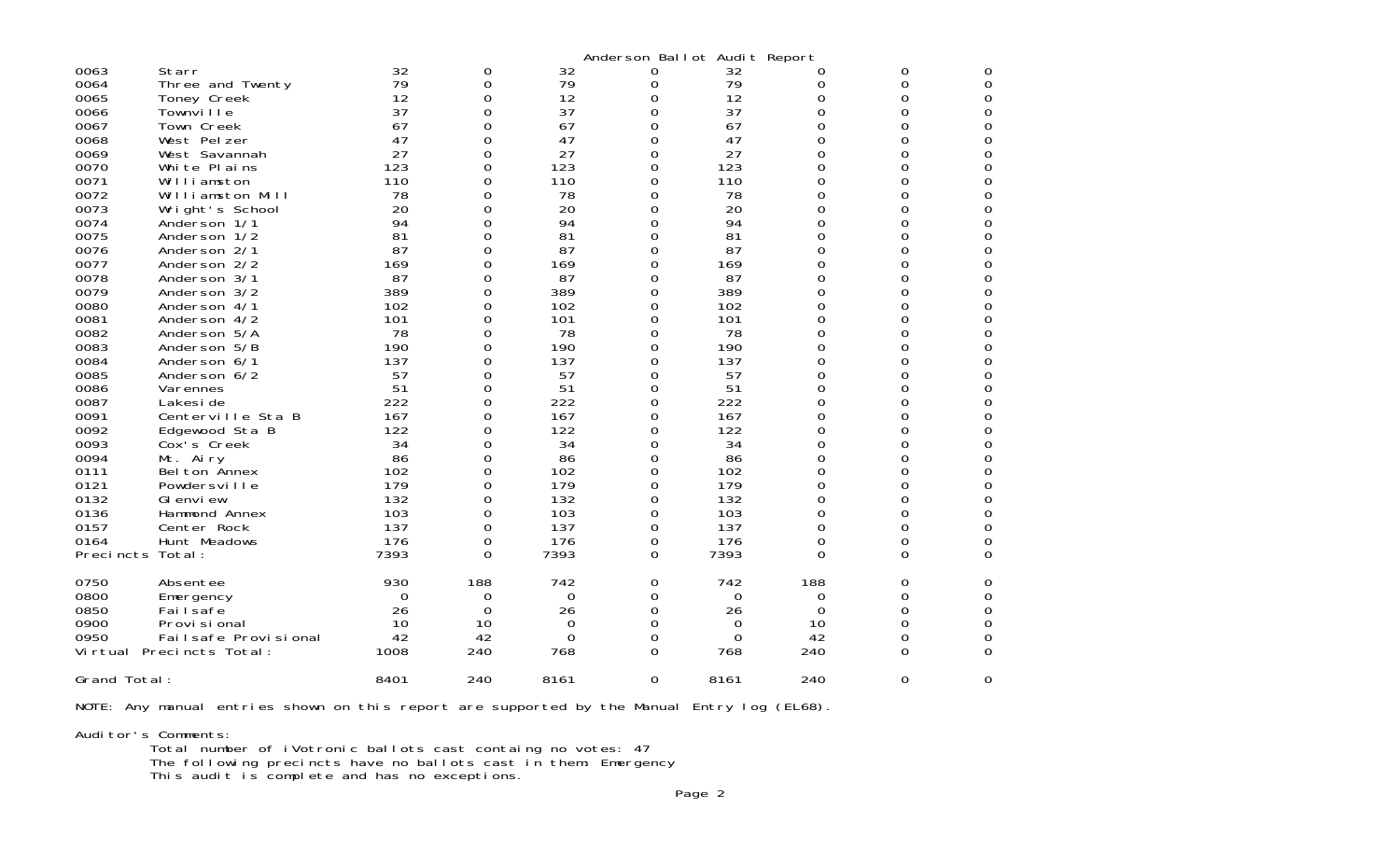EL30A iVo to EL155 to EL152 Cross Check and Cancelled Ballots.

| EL30A Ivo Ballots        | EL155 Ballots                                                                                                          | EL152 Ballots            |                                                                                                 |
|--------------------------|------------------------------------------------------------------------------------------------------------------------|--------------------------|-------------------------------------------------------------------------------------------------|
| 8161<br>Delta from EL30A | 8161<br>Delta from EL155                                                                                               | 8161                     |                                                                                                 |
|                          | Cast By Voter<br>Cast By Poll Wkr<br>Blank Cast by PW                                                                  | 8151<br>10<br>0          |                                                                                                 |
|                          | Cancelled Ballots                                                                                                      | 107                      |                                                                                                 |
|                          | Wrong Ballot<br>Voter Left AB<br>Voter Left BB<br>Voter Request<br>Printer Problem<br>Terminal Problem<br>Other Reason | 5<br>14<br>4<br>15<br>61 | $(AB = After ballot selected by poll worker.)$<br>(BB = Before ballot selected by poll worker.) |

Number of audio (ADA) events in this election: 0

Note: The following machines(s) have audit records but no ballots were cast on them: 5121348, 5121519, 5121990, 5127002, 5129253, 5136135, 5138496, 5139209

Because they do not have ballots cast, they cannot be matched to a precinct. This is not

an issue as long as the EL30A Ivo Ballots, the EL155 Ballots and the EL152 Ballots match

in the table immdiately above.

How to read this report.

This is the ballot level report. It compares the number of ballots cast in the tabulation report, the EL30A with the number of ballots cast in the audit data.

The values read from the EL30A report are reported in four categories; Total, Optical (Opt), iVotronic (iVo) and Flash. None of these values on each line are calculated but parsed from the actual report. The total lines are the calculated sums of the individual precince line values.

The Opt totals are the total number of ballots cast on paper ballots that were scanned into the optical scanner and transferred to the tabulation computer via memory stick or ZipDisk (depending on the type of device, M100 or M650 used to scan the ballots.) Optical totals should exist only in some but not all of the Virtual Precincts at the bottom of the table.

The iVo totals are the results gathered from the PEBs (Personal Electronic Ballot) which are used to open and close an iVotronic voting machine and, after the polls have closed, gather the ballots cast for transmission to the tabulation system.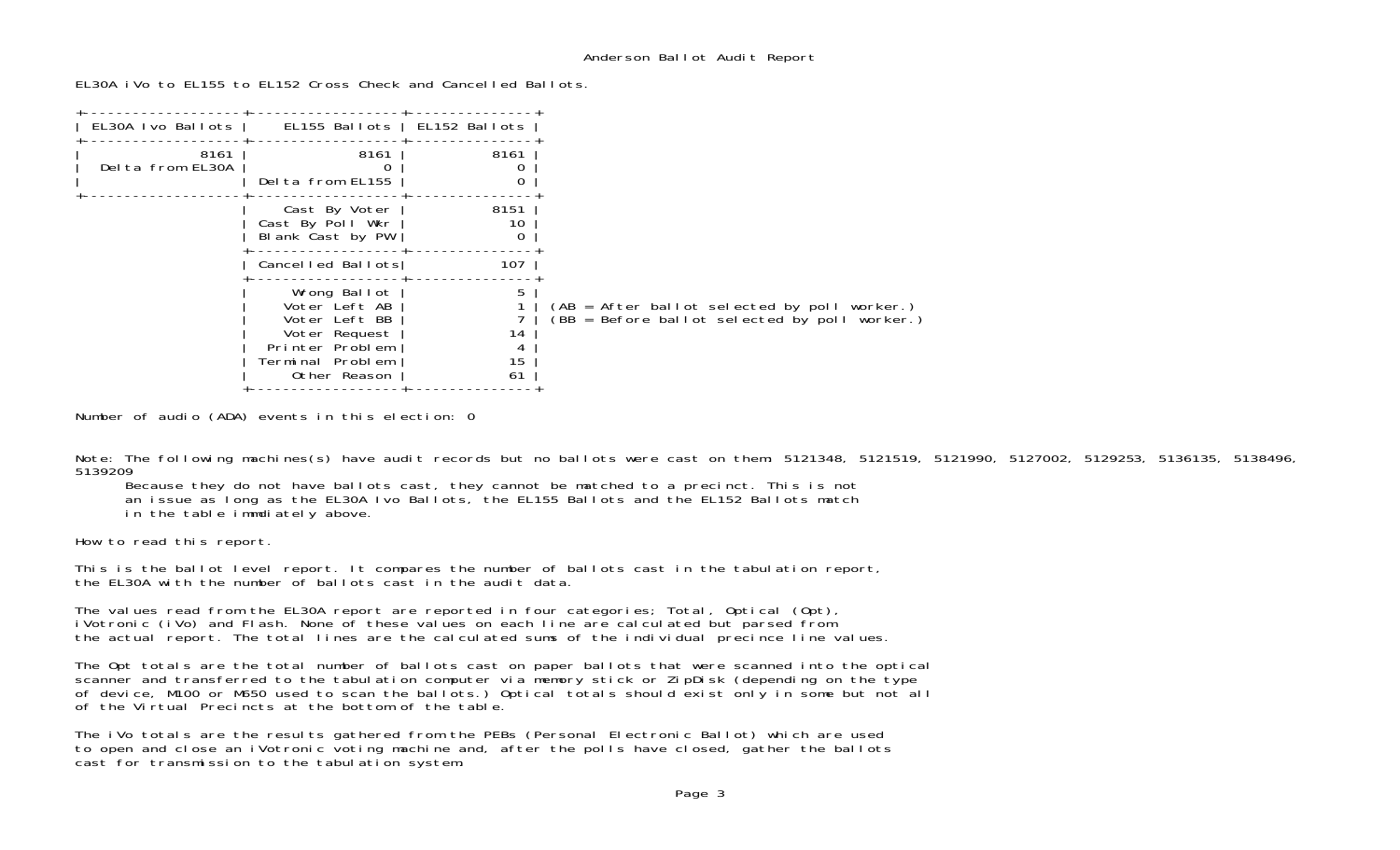Anderson Ballot Audit Report The Flash totals are the totals that are read from the flash cards in the rare event that the ballots cannot be copied from the machine to the PEB or from the PEB to the tabulating machine.

The values on the Audit side come from the iVotronic audit data that is read from the flash cards as part of the audit process. That process combines the individual machine data into two master audit files, the EL155 Vote image log and the EL152 iVotronic event log. The EL155 contains a record of all the votes cast on a ballot. The vote images indicate the machine 0counting the number of asterisks in a precint we get the number of ballots cast in that precinct. That number should always match the number in the iVo column on the EL30A side of the report.

Optical ballots do not have electonically readable audit files. So if the audit data iVotronic total does not match the EL30A Total value, the auditor is prompted to read the paper report from the optical scanner and enter the total ballots cast into the auditing program.

If the sum of the audit iVotronic and Optical ballots cast still do not match the EL30A total value, then the audit software reads the EL68 Manual Entry log for any changes made in that precinct to either the iVo or Opt totals by the CEC staff. It displays any manual entries to the auditor for inclusion into the totals. If accepted by the auditor these entries are automatically added to the Man column from the Manual Entry log.

Finally, the audit software calculates the Delta value which should be zero unless the sum of the iVo, the Opt and the Man do not match the EL30A Total column. If the Delta is greater than zero then audit data is missing. A comment will be placed on that line in the report indicating missing audit data. If the Delta value is less than zero then there are more ballots in the audit data than there are in the tabulated data and a comment will be placed on that line in the report.

Wherever possible, the audit system will attempt to indicate where the difference is by displaying the iVotronic machine numbers and the number of ballots cast on that machine that exist in the audit data.In the case of missing tabulated data, it might be possible to identify a machine that has the same number of ballots cast as the delta value and that number and ballot count will be highlited with a  $\overline{\cdot}$  sign. If there is a non zero Delta value there will be an entry by the auditor explaining the variance.

Finally, there is a EL30A iVo to EL155 to EL152 Cross Check and Cancelled Ballots table in the report This table should indicate that the nubmer ballots cast in the EL30A match the numbers in the EL155 and the EL152 report. Then there are some statistics pulled from the EL152 repor that indicate how many ballots were cast by the voter and the number cast by the poll worker. Lastly the number of ballots that were cancelled and the reason they were cancelled. It should be noted that the reason cancelled is chosen from a pull down menu presented to the poll worker when a ballot is cancelled, there is no way to validate the poll worker's choice.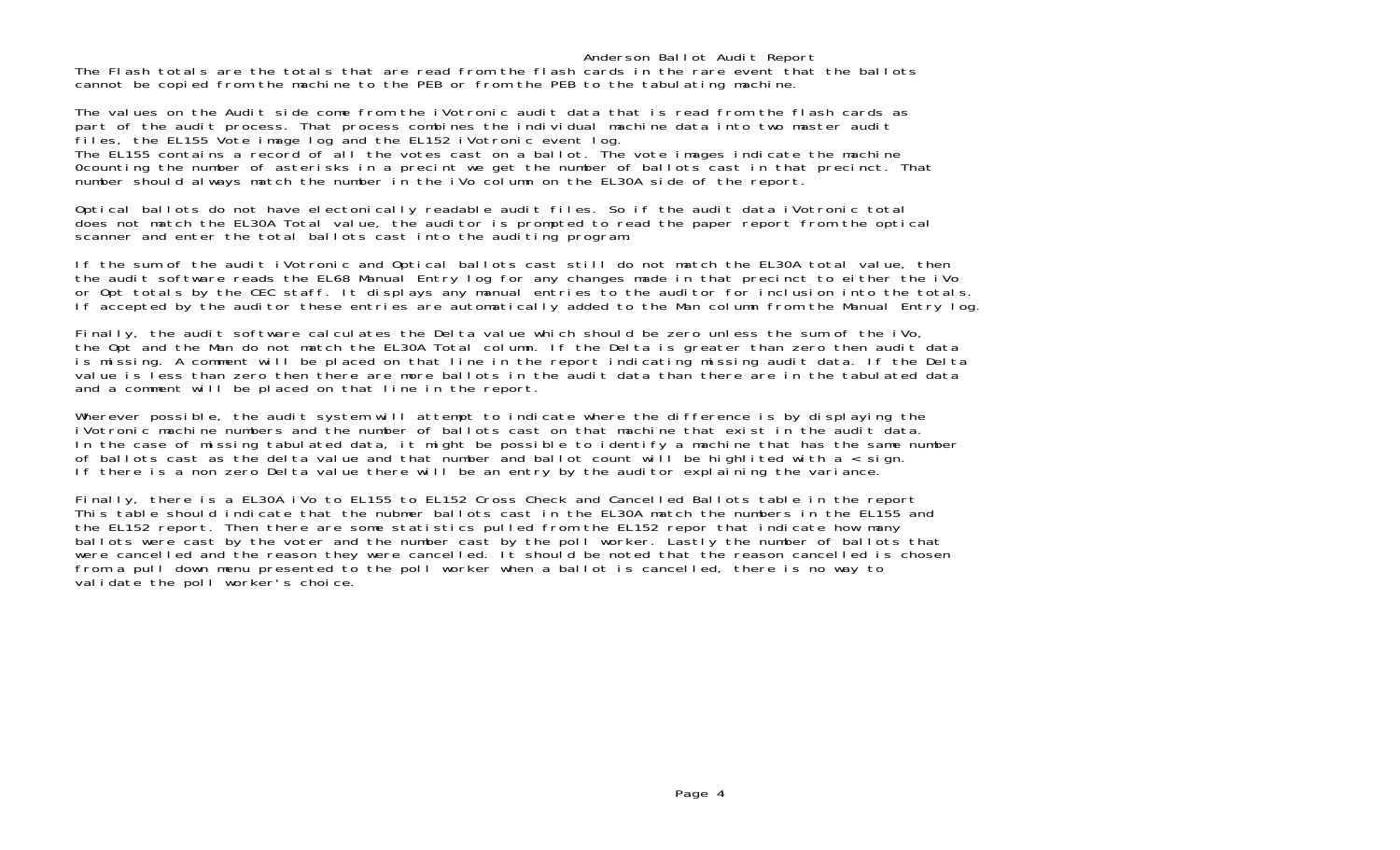# Anderson Vote Level Audit Report Election: Democratic PPP Audit Date: 11:36:25, Thu Mar 3, 2016

| Precinct Number / Name                                                                                                        |                                                                        |       |                                                                                                                                                                                                                                            |                                                            |                                            |                                                          |                                            |                                                  |                                                                                      |  |
|-------------------------------------------------------------------------------------------------------------------------------|------------------------------------------------------------------------|-------|--------------------------------------------------------------------------------------------------------------------------------------------------------------------------------------------------------------------------------------------|------------------------------------------------------------|--------------------------------------------|----------------------------------------------------------|--------------------------------------------|--------------------------------------------------|--------------------------------------------------------------------------------------|--|
| Office                                                                                                                        | Candi date                                                             | Party |                                                                                                                                                                                                                                            | Total Optical                                              | $\overline{\mathsf{i}}$ Vo                 | FI ash                                                   | i Vo                                       |                                                  | Del ta   Comments                                                                    |  |
| 0009 Appl eton-Equinox<br>President District 3<br>President District 3<br>President District 3<br>President District 3        | Hillary Clinton<br>Martin 0'Malley<br>Berni e Sanders<br>Willie Wilson |       | 31<br>$\overline{0}$<br>6<br>$\Omega$                                                                                                                                                                                                      | 0<br>${\bf O}$<br>$\overline{0}$<br>$\Omega$               | 31<br>$\overline{0}$<br>6<br>$\mathbf 0$   | 0                                                        | 31<br>6                                    |                                                  | 0 * No Audit Data expected or found<br>0 * No Audit Data expected or found           |  |
| 0010 Barker's Creek - McAdams<br>President District 3<br>President District 3<br>President District 3<br>President District 3 | Hillary Clinton<br>Martin O'Malley<br>Berni e Sanders<br>Willie Wilson |       | 5<br>3<br>$\Omega$                                                                                                                                                                                                                         | $\mathbf 0$<br>$\mathsf{O}\xspace$<br>$\Omega$<br>$\Omega$ | 5<br>$\mathbf{1}$<br>3<br>$\Omega$         | $\overline{0}$<br>$\overline{0}$<br>$\Omega$             |                                            | 0<br>$\mathbf 0$<br>$\mathbf 0$                  | 0 * No Audit Data expected or found                                                  |  |
| 0011 Belton<br>President District 3<br>President District 3<br>President District 3<br>President District 3                   | Hillary Clinton<br>Martin 0'Malley<br>Berni e Sanders<br>Willie Wilson |       | 56<br>$\Omega$<br>39<br>$\Omega$                                                                                                                                                                                                           | 0<br>0<br>$\mathbf 0$<br>$\Omega$                          | 56<br>$\Omega$<br>39<br>$\Omega$           | 0                                                        | 39                                         | $\Omega$                                         | 0 56 0<br>0 * No Audit Data expected or found<br>0 * No Audit Data expected or found |  |
| 0012 Broadview<br>President District 3<br>President District 3<br>President District 3<br>President District 3                | Hillary Clinton<br>Martin 0'Malley<br>Berni e Sanders<br>Willie Wilson |       | 117<br>$\overline{0}$<br>22<br>$\Omega$                                                                                                                                                                                                    | 0<br>$\mathbf 0$<br>$\mathbf 0$<br>$\Omega$                | 117<br>$\overline{0}$<br>22<br>$\Omega$    | 0                                                        | 117<br>22                                  | $\Omega$                                         | 0 * No Audit Data expected or found<br>0 * No Audit Data expected or found           |  |
| 0013 Bi shop's Branch<br>President District 3<br>President District 3<br>President District 3<br>President District 3         | Hillary Clinton<br>Martin 0'Malley<br>Berni e Sanders<br>Willie Wilson |       | 57<br>32<br>$\mathbf{1}$                                                                                                                                                                                                                   | 0<br>$\boldsymbol{0}$<br>$\mathbf 0$<br>$\Omega$           | 57<br>$\overline{1}$<br>32<br>$\mathbf{1}$ | $\mathbf{O}$<br>$\mathsf{O}$<br>$\mathsf{O}$<br>$\Omega$ | 57<br>$\overline{1}$<br>32<br>$\mathbf{1}$ | 0<br>$\boldsymbol{0}$<br>$\mathbf 0$<br>$\Omega$ |                                                                                      |  |
| 0015 Bowling Green<br>President District 3<br>President District 3<br>President District 3<br>President District 3            | Hillary Clinton<br>Martin O'Malley<br>Berni e Sanders<br>Willie Wilson |       | 10<br>$\Omega$<br>14<br>$\Omega$                                                                                                                                                                                                           | $\mathbf 0$<br>$\mathbf 0$<br>$\mathbf 0$<br>$\Omega$      | 10<br>$\mathbf 0$<br>14<br>$\Omega$        | $\overline{0}$<br>0                                      | 10<br>14                                   | $\overline{0}$<br>$\Omega$                       | 0 * No Audit Data expected or found<br>0 * No Audit Data expected or found           |  |
| 0016 Broadway<br>President District 3<br>President District 3<br>President District 3<br>President District 3                 | Hillary Clinton<br>Martin 0'Malley<br>Berni e Sanders<br>Willie Wilson |       | 87<br>$\Omega$<br>19                                                                                                                                                                                                                       | $\mathbf 0$<br>$\mathbf 0$<br>$\overline{0}$               | 87<br>$\Omega$<br>19                       | 0<br>$\Omega$                                            | 87<br>19<br>$\overline{1}$                 | $\overline{0}$<br>$\mathbf{O}$<br>$\Omega$       | 0 * No Audit Data expected or found                                                  |  |
| 0017 Brushy Creek<br>President District 3                                                                                     | Hillary Clinton                                                        |       | 49<br><u>and the set of the set of the set of the set of the set of the set of the set of the set of the set of the set of the set of the set of the set of the set of the set of the set of the set of the set of the set of the set </u> | $\Omega$                                                   | 49                                         | 0                                                        | 49                                         | 0                                                |                                                                                      |  |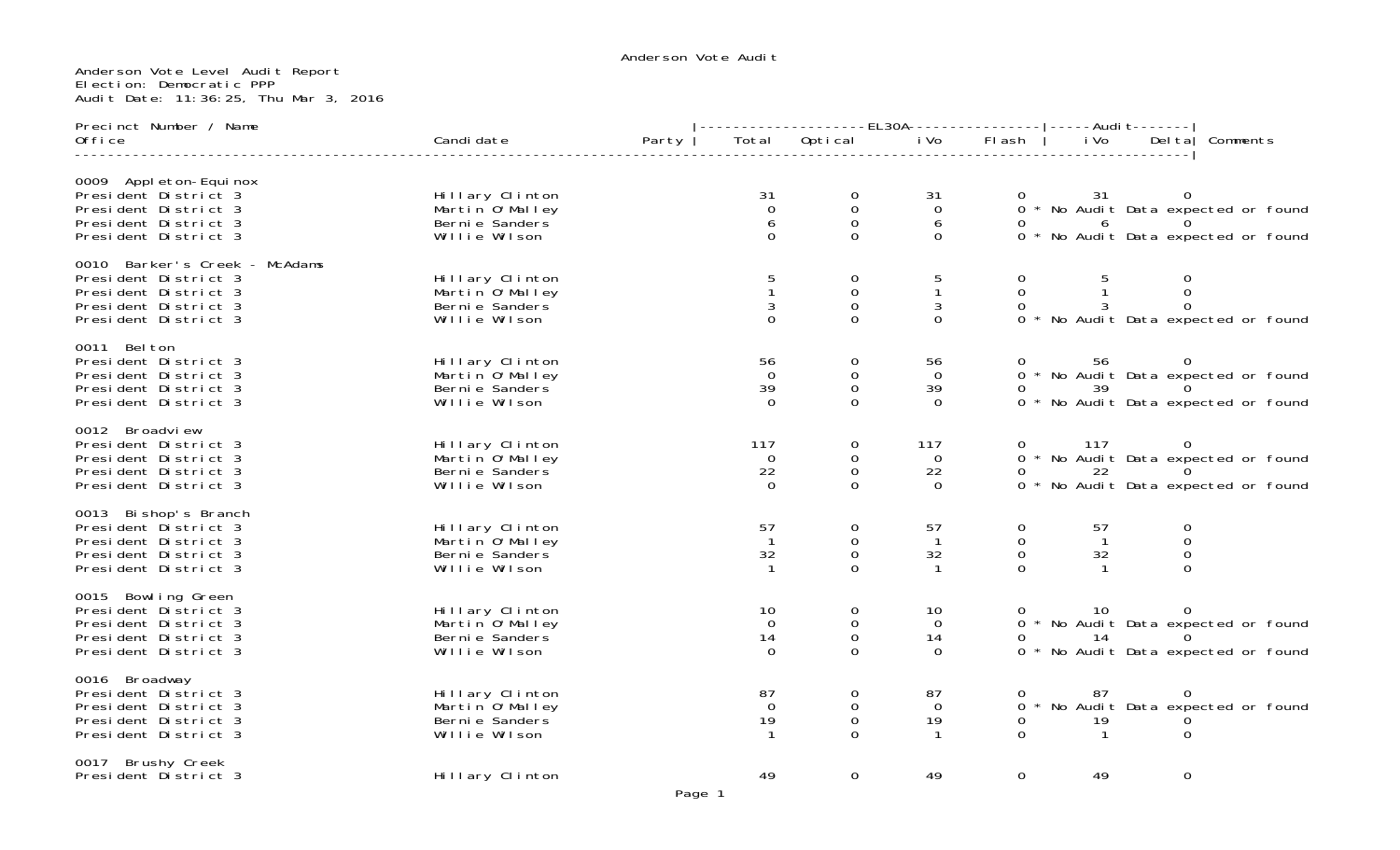|                                                                                                                           |                                                                        | Anderson Vote Audit                       |                                                             |                                              |                                                                                                                                                |
|---------------------------------------------------------------------------------------------------------------------------|------------------------------------------------------------------------|-------------------------------------------|-------------------------------------------------------------|----------------------------------------------|------------------------------------------------------------------------------------------------------------------------------------------------|
| President District 3<br>President District 3<br>President District 3                                                      | Martin O'Malley<br>Berni e Sanders<br>Willie Wilson                    | 0<br>33<br>$\Omega$                       | 0<br>$\mathbf{O}$<br>$\Omega$                               | $\mathbf 0$<br>33<br>$\Omega$                | 0 * No Audit Data expected or found<br>33<br>0 * No Audit Data expected or found                                                               |
| 0018 Cedar Grove<br>President District 3<br>President District 3<br>President District 3<br>President District 3          | Hillary Clinton<br>Martin O'Malley<br>Berni e Sanders<br>Willie Wilson | 46<br>$\Omega$<br>16<br>2                 | 0<br>$\mathbf 0$<br>$\mathsf{O}\xspace$<br>$\Omega$         | 46<br>$\Omega$<br>16<br>2                    | 46<br>No Audit Data expected or found<br>$\Omega$<br>0<br>16<br>$\Omega$<br>2                                                                  |
| 0019 Centerville Sta A<br>President District 3<br>President District 3<br>President District 3<br>President District 3    | Hillary Clinton<br>Martin O'Malley<br>Berni e Sanders<br>Willie Wilson | 104<br>62<br>$\Omega$                     | 0<br>0<br>$\mathsf{O}\xspace$<br>$\Omega$                   | 104<br>62<br>$\Omega$                        | 0<br>104<br>0<br>$\Omega$<br>0<br>62<br>0<br>0<br>$\Omega$<br>* No Audit Data expected or found                                                |
| 0020 Chiquola Mill<br>President District 3<br>President District 3<br>President District 3<br>President District 3        | Hillary Clinton<br>Martin O'Malley<br>Berni e Sanders<br>Willie Wilson | 39<br>$\mathbf 0$<br>11<br>$\mathbf 0$    | 0<br>0<br>$\mathsf{O}\xspace$<br>$\Omega$                   | 39<br>$\overline{0}$<br>11<br>$\overline{0}$ | 39<br>0<br>0 * No Audit Data expected or found<br>11<br>0 * No Audit Data expected or found                                                    |
| Concrete<br>0021<br>President District 3<br>President District 3<br>President District 3<br>President District 3          | Hillary Clinton<br>Martin O'Malley<br>Berni e Sanders<br>Willie Wilson | 75<br>$\mathbf{1}$<br>61<br>$\Omega$      | 0<br>$\mathsf{O}\xspace$<br>$\mathsf 0$<br>$\Omega$         | 75<br>$\mathbf{1}$<br>61<br>$\Omega$         | 0<br>0<br>75<br>$\overline{0}$<br>$\mathbf 0$<br>$\mathbf{1}$<br>61<br>$\Omega$<br>0<br>$\Omega$<br>$\star$<br>No Audit Data expected or found |
| 0023 Craytonville<br>President District 3<br>President District 3<br>President District 3<br>President District 3         | Hillary Clinton<br>Martin O'Malley<br>Berni e Sanders<br>Willie Wilson | 13<br>$\mathbf 0$<br>10<br>$\overline{2}$ | 0<br>$\mathsf{O}\xspace$<br>$\mathsf{O}\xspace$<br>$\Omega$ | 13<br>$\overline{0}$<br>10<br>$\overline{2}$ | 13<br>0<br>0 * No Audit Data expected or found<br>10<br>$\Omega$<br>2<br>$\Omega$                                                              |
| 0024 Denver-Sandy Springs<br>President District 3<br>President District 3<br>President District 3<br>President District 3 | Hillary Clinton<br>Martin O'Malley<br>Berni e Sanders<br>Willie Wilson | 39<br>$\mathbf 0$<br>29<br>$\mathbf 0$    | 0<br>$\mathbf 0$<br>$\mathbf 0$<br>$\Omega$                 | 39<br>$\Omega$<br>29<br>$\mathbf 0$          | 39<br>0<br>0 * No Audit Data expected or found<br>29<br>0 * No Audit Data expected or found                                                    |
| 0025<br>Edgewood Sta A<br>President District 3<br>President District 3<br>President District 3<br>President District 3    | Hillary Clinton<br>Martin O'Malley<br>Berni e Sanders<br>Willie Wilson | 72<br>$\mathbf 0$<br>50<br>$\Omega$       | $\mathbf 0$<br>$\mathsf{O}\xspace$<br>0<br>$\Omega$         | 72<br>$\mathbf 0$<br>50<br>$\Omega$          | 72<br>$\Omega$<br>* No Audit Data expected or found<br>0<br>50<br>0<br>$\Omega$<br>0 * No Audit Data expected or found                         |
| 0027 Five Forks<br>President District 3<br>President District 3<br>President District 3<br>President District 3           | Hillary Clinton<br>Martin O'Malley<br>Berni e Sanders<br>Willie Wilson | 66<br>$\Omega$<br>27<br>$\mathbf 0$       | 0<br>0<br>$\Omega$<br>$\Omega$                              | 66<br>$\overline{0}$<br>27<br>$\Omega$       | 66<br>0<br>O<br>0 * No Audit Data expected or found<br>27<br>0 * No Audit Data expected or found                                               |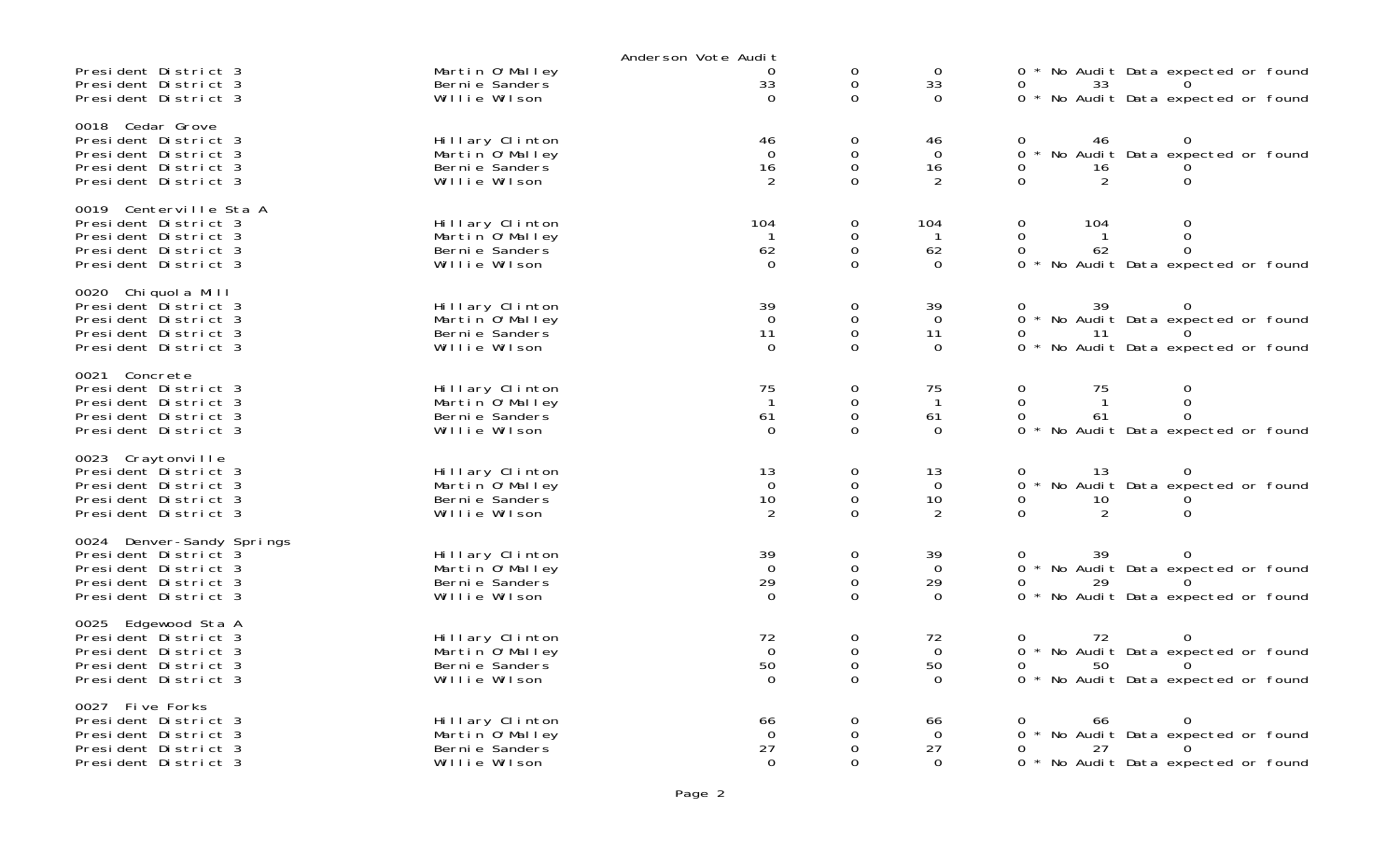| 0028 Flat Rock<br>President District 3<br>President District 3<br>President District 3<br>President District 3           | Hillary Clinton<br>Martin 0' Malley<br>Berni e Sanders<br>Willie Wilson | 41<br>$\Omega$<br>24<br>$\mathbf 0$      | 0<br>0<br>$\mathbf 0$<br>0                           | 41<br>$\Omega$<br>24<br>$\mathbf 0$          | 0<br>41<br>* No Audit Data expected or found<br>$\Omega$<br>$\Omega$<br>24<br>* No Audit Data expected or found<br>$\overline{O}$ |
|--------------------------------------------------------------------------------------------------------------------------|-------------------------------------------------------------------------|------------------------------------------|------------------------------------------------------|----------------------------------------------|-----------------------------------------------------------------------------------------------------------------------------------|
| 0029 Fork No. 1<br>President District 3<br>President District 3<br>President District 3<br>President District 3          | Hillary Clinton<br>Martin 0' Malley<br>Berni e Sanders<br>Willie Wilson | 44<br>$\overline{0}$<br>20<br>$\Omega$   | 0<br>0<br>0<br>0                                     | 44<br>$\overline{O}$<br>20<br>$\Omega$       | 44<br>0<br>0<br>0 * No Audit Data expected or found<br>20<br>0<br>0 * No Audit Data expected or found                             |
| 0030 Fork No. 2<br>President District 3<br>President District 3<br>President District 3<br>President District 3          | Hillary Clinton<br>Martin O'Malley<br>Berni e Sanders<br>Willie Wilson  | 46<br>$\overline{0}$<br>30<br>$\Omega$   | 0<br>0<br>$\mathsf{O}\xspace$<br>0                   | 46<br>$\Omega$<br>30<br>$\Omega$             | 46<br>* No Audit Data expected or found<br>0<br>30<br>0<br>$\Omega$<br>0 * No Audit Data expected or found                        |
| 0031 Friendship<br>President District 3<br>President District 3<br>President District 3<br>President District 3          | Hillary Clinton<br>Martin O'Malley<br>Berni e Sanders<br>Willie Wilson  | 31<br>3<br>12<br>$\overline{0}$          | $\mathbf 0$<br>0<br>0<br>0                           | 31<br>3<br>12<br>$\Omega$                    | 0<br>31<br>0<br>$\Omega$<br>3<br>0<br>12<br>0<br>0<br>No Audit Data expected or found<br>$\Omega$                                 |
| 0032 Gluck Mill<br>President District 3<br>President District 3<br>President District 3<br>President District 3          | Hillary Clinton<br>Martin O'Malley<br>Berni e Sanders<br>Willie Wilson  | 17<br>$\overline{0}$<br>8<br>$\mathbf 0$ | 0<br>$\mathbf 0$<br>$\mathbf 0$<br>0                 | 17<br>$\mathbf 0$<br>8<br>$\mathbf 0$        | 17<br>0<br>$\Omega$<br>* No Audit Data expected or found<br>8<br>* No Audit Data expected or found<br>0                           |
| Green Pond Sta A<br>0033<br>President District 3<br>President District 3<br>President District 3<br>President District 3 | Hillary Clinton<br>Martin 0' Malley<br>Berni e Sanders<br>Willie Wilson | 57<br>$\overline{1}$<br>41<br>$\Omega$   | 0<br>0<br>0<br>0                                     | 57<br>$\overline{1}$<br>41<br>$\overline{0}$ | 0<br>57<br>$\boldsymbol{0}$<br>0<br>0<br>$\mathbf 1$<br>41<br>$\Omega$<br>0<br>$\Omega$<br>No Audit Data expected or found        |
| 0034 Grove School<br>President District 3<br>President District 3<br>President District 3<br>President District 3        | Hillary Clinton<br>Martin O'Malley<br>Berni e Sanders<br>Willie Wilson  | 10<br>$\overline{0}$<br>6<br>$\mathbf 0$ | 0<br>$\mathsf{O}\xspace$<br>0<br>0                   | 10<br>$\mathbf 0$<br>6<br>$\Omega$           | 10<br>$\Omega$<br>0 * No Audit Data expected or found<br>$\Omega$<br>6<br>* No Audit Data expected or found<br>$\Omega$           |
| 0035 Hall<br>President District 3<br>President District 3<br>President District 3<br>President District 3                | Hillary Clinton<br>Martin O'Malley<br>Berni e Sanders<br>Willie Wilson  | 35<br>$\mathbf 0$<br>18                  | 0<br>$\mathsf{O}\xspace$<br>$\mathsf{O}\xspace$<br>0 | 35<br>$\overline{O}$<br>18                   | 35<br>0<br>* No Audit Data expected or found<br>0<br>18<br>0<br>0<br>$\Omega$<br>$\Omega$                                         |
| 0036 Hammond School<br>President District 3<br>President District 3<br>President District 3                              | Hillary Clinton<br>Martin O'Malley<br>Berni e Sanders                   | 75<br>0<br>42                            | 0<br>0<br>$\mathbf 0$                                | 75<br>$\Omega$<br>42                         | 75<br>0<br>0<br>No Audit Data expected or found<br>$\Omega$<br>0<br>42                                                            |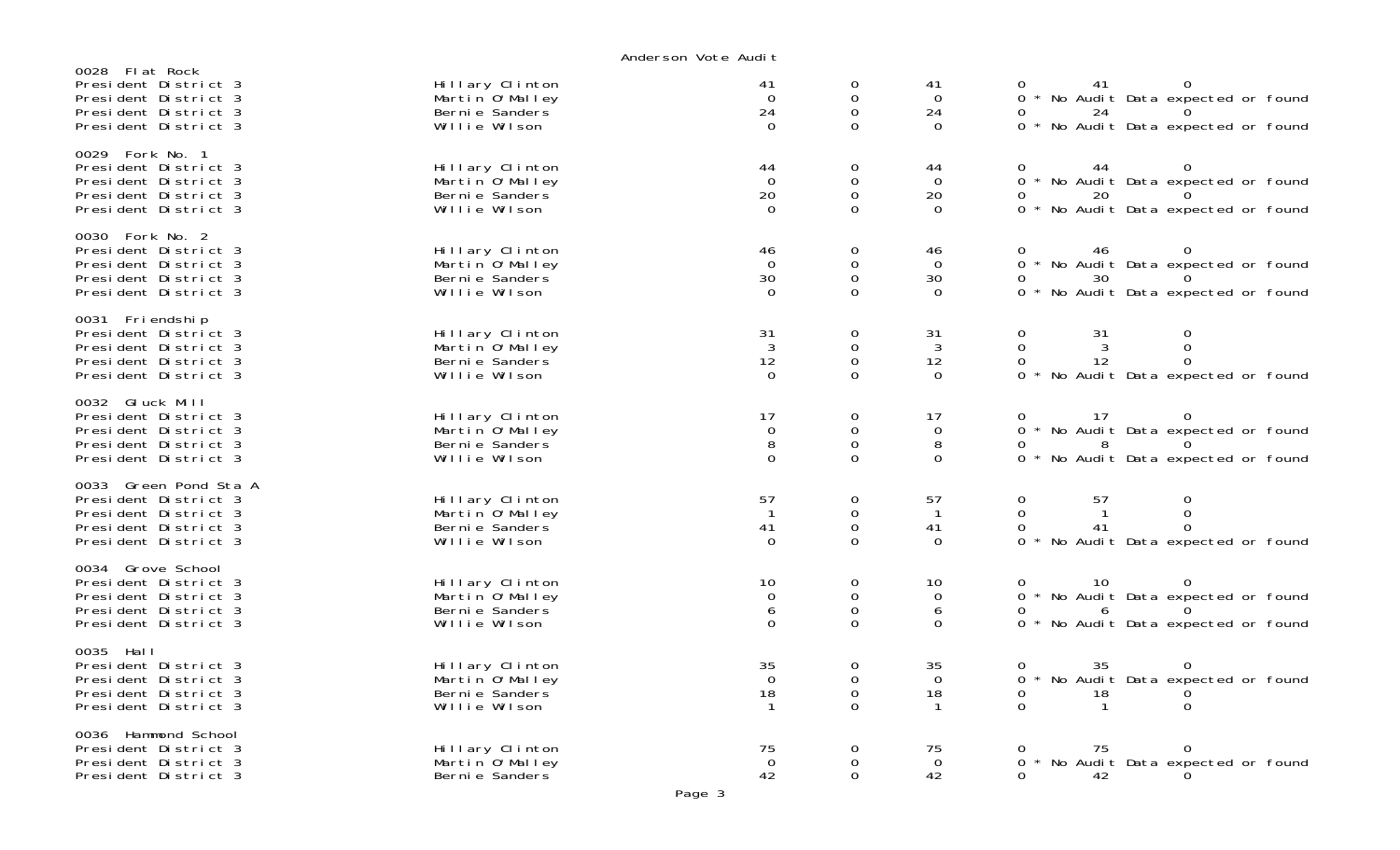| President District 3                                                                                                | Willie Wilson                                                           | Anderson Vote Audit<br>$\Omega$              | $\mathbf 0$                               | $\mathbf 0$                                           | 0 * No Audit Data expected or found                                                            |
|---------------------------------------------------------------------------------------------------------------------|-------------------------------------------------------------------------|----------------------------------------------|-------------------------------------------|-------------------------------------------------------|------------------------------------------------------------------------------------------------|
| 0037 High Point<br>President District 3<br>President District 3<br>President District 3<br>President District 3     | Hillary Clinton<br>Martin O'Malley<br>Berni e Sanders<br>Willie Wilson  | 12<br>0<br>8                                 | 0<br>$\mathsf{O}\xspace$<br>0<br>$\Omega$ | 12<br>$\mathbf 0$<br>8                                | 12<br>No Audit Data expected or found<br>0                                                     |
| 0038 Homel and Park<br>President District 3<br>President District 3<br>President District 3<br>President District 3 | Hillary Clinton<br>Martin 0' Malley<br>Berni e Sanders<br>Willie Wilson | 146<br>$\Omega$<br>48                        | 0<br>0<br>0<br>$\Omega$                   | 146<br>0<br>48                                        | 146<br>No Audit Data expected or found<br>0<br>48<br>$\Omega$                                  |
| 0039 Honea Path<br>President District 3<br>President District 3<br>President District 3<br>President District 3     | Hillary Clinton<br>Martin O'Malley<br>Berni e Sanders<br>Willie Wilson  | 32<br>$\mathbf 0$<br>15<br>$\overline{4}$    | 0<br>0<br>$\mathbf 0$<br>$\Omega$         | 32<br>$\Omega$<br>15<br>$\overline{4}$                | 32<br>No Audit Data expected or found<br>0<br>15<br>$\Omega$<br>4                              |
| 0040 Hopewel I<br>President District 3<br>President District 3<br>President District 3<br>President District 3      | Hillary Clinton<br>Martin O'Malley<br>Berni e Sanders<br>Willie Wilson  | 31<br>$\overline{1}$<br>28<br>$\overline{0}$ | 0<br>0<br>$\mathbf 0$<br>$\Omega$         | 31<br>$\overline{1}$<br>28<br>$\Omega$                | 0<br>31<br>0<br>0<br>28<br>0 * No Audit Data expected or found                                 |
| 0041 Iva<br>President District 3<br>President District 3<br>President District 3<br>President District 3            | Hillary Clinton<br>Martin O'Malley<br>Berni e Sanders<br>Willie Wilson  | 34<br>$\overline{0}$<br>32<br>$\overline{0}$ | 0<br>0<br>$\mathbf 0$<br>$\Omega$         | 34<br>$\overline{0}$<br>32<br>$\Omega$                | 34<br>0 * No Audit Data expected or found<br>32<br>0 * No Audit Data expected or found         |
| 0042 Jackson Mill<br>President District 3<br>President District 3<br>President District 3<br>President District 3   | Hillary Clinton<br>Martin O'Malley<br>Berni e Sanders<br>Willie Wilson  | 13<br>0<br>$\overline{7}$<br>$\mathbf 0$     | 0<br>0<br>$\mathsf 0$<br>0                | 13<br>$\overline{0}$<br>$\overline{7}$<br>$\mathbf 0$ | 13<br>0 * No Audit Data expected or found<br>0 * No Audit Data expected or found               |
| 0043 LaFrance<br>President District 3<br>President District 3<br>President District 3<br>President District 3       | Hillary Clinton<br>Martin 0'Malley<br>Berni e Sanders<br>Willie Wilson  | 40<br>$\Omega$<br>30<br>$\mathbf 0$          | 0<br>0<br>0                               | 40<br>$\overline{0}$<br>30<br>$\overline{0}$          | 40<br>0<br>0 * No Audit Data expected or found<br>30<br>0<br>* No Audit Data expected or found |
| 0045 Melton<br>President District 3<br>President District 3<br>President District 3<br>President District 3         | Hillary Clinton<br>Martin 0' Malley<br>Berni e Sanders<br>Willie Wilson | 37<br>10<br>$\mathbf 0$                      | 0<br>$\mathbf 0$<br>0                     | 37<br>10<br>$\overline{0}$                            | 37<br>0<br>0<br>10<br>$\Omega$<br>0<br>$\Omega$<br>No Audit Data expected or found             |
| 0046 Mount Tabor<br>President District 3                                                                            | Hillary Clinton                                                         | 114<br>Page 4                                | $\mathsf{O}$                              | 114                                                   | $\mathbf 0$<br>114<br>$\mathbf 0$                                                              |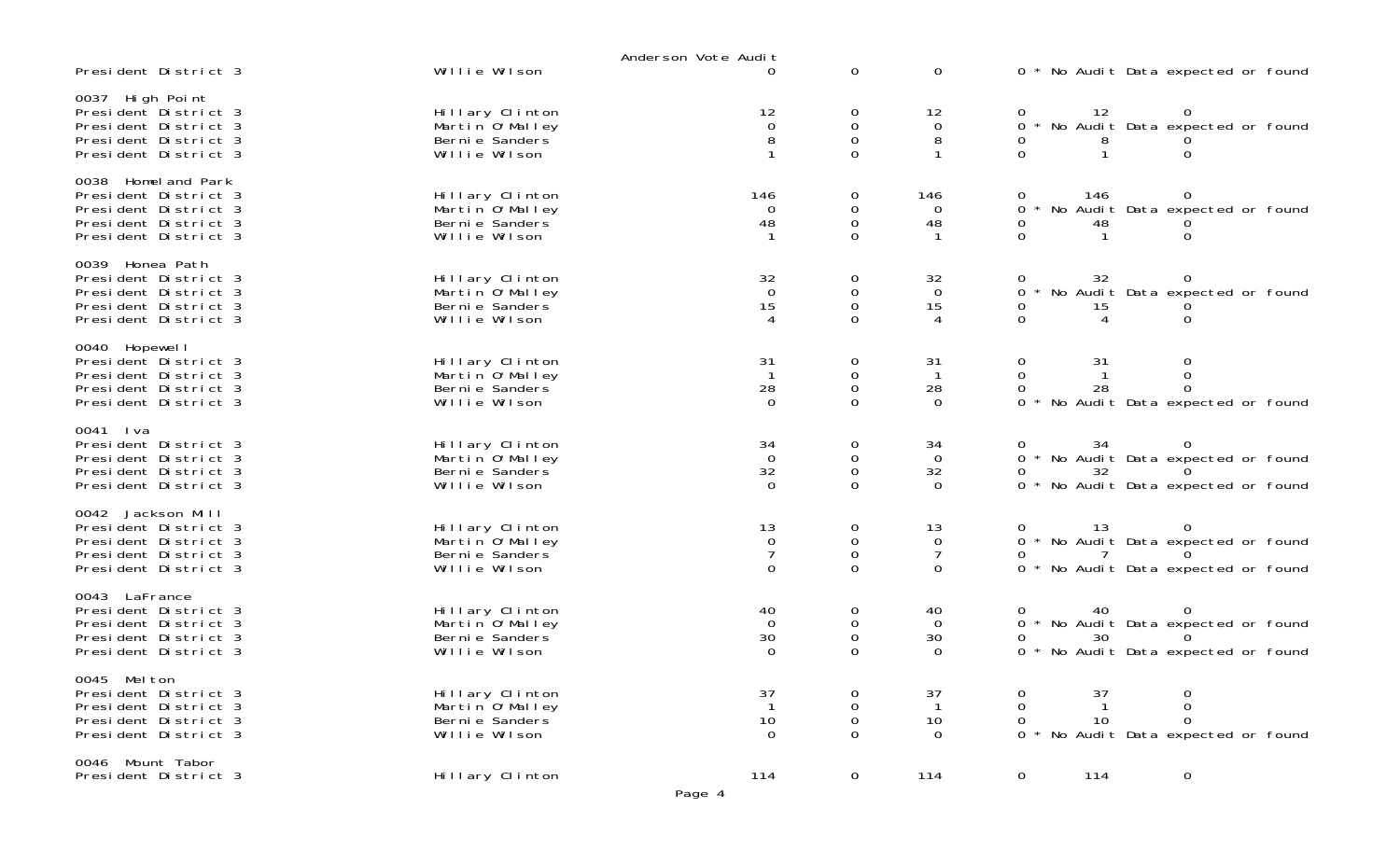|                                                                                                                     |                                                                        | Anderson Vote Audit                          |                                                       |                                              |                                                                                                                                            |
|---------------------------------------------------------------------------------------------------------------------|------------------------------------------------------------------------|----------------------------------------------|-------------------------------------------------------|----------------------------------------------|--------------------------------------------------------------------------------------------------------------------------------------------|
| President District 3<br>President District 3<br>President District 3                                                | Martin O'Malley<br>Berni e Sanders<br>Willie Wilson                    | 0<br>44<br>$\mathbf 1$                       | 0<br>$\mathbf 0$<br>$\Omega$                          | $\mathbf 0$<br>44<br>$\mathbf{1}$            | No Audit Data expected or found<br>0<br>44<br>0<br>$\Omega$<br>$\mathbf{1}$                                                                |
| 0047 Mountain Creek<br>President District 3<br>President District 3<br>President District 3<br>President District 3 | Hillary Clinton<br>Martin O'Malley<br>Berni e Sanders<br>Willie Wilson | 46<br>$\Omega$<br>19<br>$\Omega$             | 0<br>$\mathsf 0$<br>$\mathsf{O}\xspace$<br>$\Omega$   | 46<br>$\Omega$<br>19<br>$\Omega$             | 46<br>0<br>0<br>$\Omega$<br>No Audit Data expected or found<br>0<br>19<br>$\Omega$<br>$\star$<br>No Audit Data expected or found           |
| 0049 Neal's Creek<br>President District 3<br>President District 3<br>President District 3<br>President District 3   | Hillary Clinton<br>Martin O'Malley<br>Bernie Sanders<br>Willie Wilson  | 122<br>$\Omega$<br>43<br>-1                  | 0<br>$\mathbf 0$<br>$\mathbf 0$<br>$\Omega$           | 122<br>$\Omega$<br>43<br>$\mathbf{1}$        | 0<br>122<br>$\mathbf{O}$<br>No Audit Data expected or found<br>$\Omega$<br>0<br>43<br>$\Omega$<br>$\mathbf{1}$<br>0                        |
| 0050 North Pointe<br>President District 3<br>President District 3<br>President District 3<br>President District 3   | Hillary Clinton<br>Martin 0'Malley<br>Berni e Sanders<br>Willie Wilson | 64<br>$\overline{0}$<br>44<br>$\Omega$       | 0<br>$\mathbf 0$<br>$\mathbf 0$<br>$\Omega$           | 64<br>$\overline{0}$<br>44<br>$\Omega$       | 0<br>64<br>0<br>$\Omega$<br>No Audit Data expected or found<br>0<br>44<br>No Audit Data expected or found<br>0                             |
| 0051 Pelzer<br>President District 3<br>President District 3<br>President District 3<br>President District 3         | Hillary Clinton<br>Martin O'Malley<br>Berni e Sanders<br>Willie Wilson | 9<br>$\mathbf 0$<br>18<br>$\Omega$           | $\mathbf 0$<br>0<br>$\mathbf 0$<br>$\Omega$           | 9<br>$\Omega$<br>18<br>$\Omega$              | 9<br>$\mathbf 0$<br>$\Omega$<br>No Audit Data expected or found<br>0<br>0<br>18<br>$\Omega$<br>$\Omega$<br>No Audit Data expected or found |
| 0053 Pendleton<br>President District 3<br>President District 3<br>President District 3<br>President District 3      | Hillary Clinton<br>Martin O'Malley<br>Berni e Sanders<br>Willie Wilson | 202<br>2<br>138                              | $\mathbf 0$<br>$\mathbf 0$<br>0<br>$\Omega$           | 202<br>2<br>138                              | $\mathbf 0$<br>0<br>202<br>$\mathbf 0$<br>$\mathbf 0$<br>2<br>$\mathbf 0$<br>$\mathbf 0$<br>138<br>$\mathbf 0$<br>$\Omega$<br>-1           |
| 0054 Piedmont<br>President District 3<br>President District 3<br>President District 3<br>President District 3       | Hillary Clinton<br>Martin 0'Malley<br>Bernie Sanders<br>Willie Wilson  | 15<br>$\overline{0}$<br>20<br>$\Omega$       | 0<br>$\mathbf 0$<br>$\mathbf 0$<br>$\Omega$           | 15<br>$\overline{0}$<br>20<br>$\Omega$       | 15<br>0<br>0<br>No Audit Data expected or found<br>$\Omega$<br>20<br>0<br>No Audit Data expected or found<br>0<br>$\star$                  |
| 0055 Piercetown<br>President District 3<br>President District 3<br>President District 3<br>President District 3     | Hillary Clinton<br>Martin O'Malley<br>Berni e Sanders<br>Willie Wilson | 33<br>$\overline{1}$<br>44<br>$\Omega$       | $\mathbf 0$<br>$\mathbf 0$<br>$\mathbf 0$<br>$\Omega$ | 33<br>$\overline{1}$<br>44<br>$\Omega$       | $\mathbf 0$<br>0<br>33<br>$\mathbf 0$<br>0<br>$\mathbf{1}$<br>0<br>44<br>$\Omega$<br>$\Omega$<br>No Audit Data expected or found           |
| 0057 Rock Mill<br>President District 3<br>President District 3<br>President District 3<br>President District 3      | Hillary Clinton<br>Martin O'Malley<br>Berni e Sanders<br>Willie Wilson | 37<br>$\overline{0}$<br>19<br>$\overline{0}$ | 0<br>$\mathbf 0$<br>$\Omega$<br>$\Omega$              | 37<br>$\overline{O}$<br>19<br>$\overline{0}$ | 0<br>37<br>0<br>No Audit Data expected or found<br>0<br>19<br>0<br>No Audit Data expected or found<br>$\Omega$                             |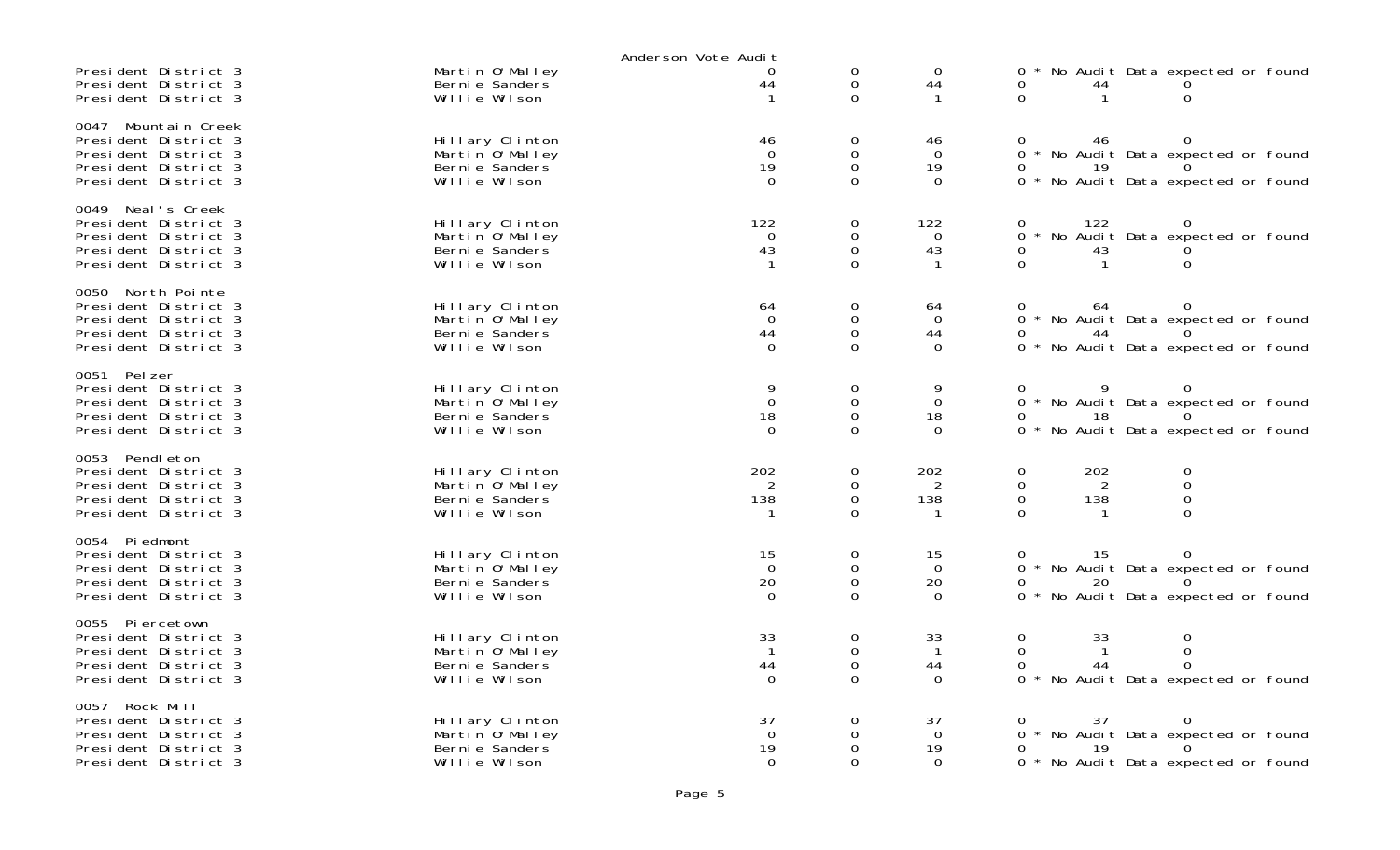| 0058 Rock Spring<br>President District 3<br>President District 3<br>President District 3<br>President District 3      | Hillary Clinton<br>Martin O'Malley<br>Berni e Sanders<br>Willie Wilson  | 35<br>$\mathbf 0$<br>9<br>$\overline{0}$     | 0<br>0<br>$\mathsf{O}$<br>$\Omega$                        | 35<br>$\mathbf 0$<br>9<br>$\Omega$     | 0<br>35<br>0 * No Audit Data expected or found<br>0 * No Audit Data expected or found                   |
|-----------------------------------------------------------------------------------------------------------------------|-------------------------------------------------------------------------|----------------------------------------------|-----------------------------------------------------------|----------------------------------------|---------------------------------------------------------------------------------------------------------|
| 0061 Shirley's Store<br>President District 3<br>President District 3<br>President District 3<br>President District 3  | Hillary Clinton<br>Martin O'Malley<br>Berni e Sanders<br>Willie Wilson  | 38<br>$\mathbf 0$<br>14<br>2                 | 0<br>$\mathsf{O}$<br>$\mathbf 0$<br>$\Omega$              | 38<br>$\Omega$<br>14<br>$\overline{2}$ | 38<br>$\Omega$<br>No Audit Data expected or found<br>$\overline{0}$<br>0<br>14<br>2<br>0<br>0           |
| 0062 Simpsonville<br>President District 3<br>President District 3<br>President District 3<br>President District 3     | Hillary Clinton<br>Martin O'Malley<br>Berni e Sanders<br>Willie Wilson  | 54<br>$\overline{0}$<br>60<br>$\Omega$       | 0<br>0<br>$\mathsf{O}$<br>$\Omega$                        | 54<br>$\overline{O}$<br>60<br>$\Omega$ | 54<br>$\Omega$<br>0 * No Audit Data expected or found<br>0<br>60<br>0 * No Audit Data expected or found |
| 0063 Starr<br>President District 3<br>President District 3<br>President District 3<br>President District 3            | Hillary Clinton<br>Martin O'Malley<br>Berni e Sanders<br>Willie Wilson  | 19<br>$\mathbf 0$<br>13<br>$\Omega$          | 0<br>$\mathbf{O}$<br>$\mathsf{O}$<br>$\mathbf{O}$         | 19<br>$\Omega$<br>13<br>$\mathbf 0$    | 19<br>0<br>0 * No Audit Data expected or found<br>O<br>13<br>0 * No Audit Data expected or found        |
| 0064 Three and Twenty<br>President District 3<br>President District 3<br>President District 3<br>President District 3 | Hillary Clinton<br>Martin O'Malley<br>Berni e Sanders<br>Willie Wilson  | 49<br>$\overline{0}$<br>30<br>$\Omega$       | 0<br>$\mathbf{O}$<br>$\mathsf{O}$<br>0                    | 49<br>$\Omega$<br>30<br>$\overline{0}$ | 49<br>0<br>0<br>0 * No Audit Data expected or found<br>30<br>0 * No Audit Data expected or found        |
| 0065 Toney Creek<br>President District 3<br>President District 3<br>President District 3<br>President District 3      | Hillary Clinton<br>Martin 0' Malley<br>Berni e Sanders<br>Willie Wilson | 0<br>$\overline{5}$<br>$\Omega$              | 0<br>$\mathsf{O}\xspace$<br>$\mathbf 0$<br>$\overline{O}$ | $\mathbf 0$<br>5<br>$\Omega$           | 0 * No Audit Data expected or found<br>5<br><sup>n</sup><br>0 * No Audit Data expected or found         |
| 0066 Townville<br>President District 3<br>President District 3<br>President District 3<br>President District 3        | Hillary Clinton<br>Martin O'Malley<br>Berni e Sanders<br>Willie Wilson  | 22<br>$\overline{0}$<br>14<br>$\overline{0}$ | 0<br>$\mathbf{O}$<br>$\mathsf{O}$<br>$\Omega$             | 22<br>$\overline{0}$<br>14<br>$\Omega$ | 22<br>0<br>0<br>0 * No Audit Data expected or found<br>14<br>0<br>* No Audit Data expected or found     |
| 0067 Town Creek<br>President District 3<br>President District 3<br>President District 3<br>President District 3       | Hillary Clinton<br>Martin O'Malley<br>Berni e Sanders<br>Willie Wilson  | 41<br>$\mathbf 0$<br>25                      | 0<br>$\mathbf 0$<br>$\mathsf{O}$<br>$\Omega$              | 41<br>$\Omega$<br>25<br>$\mathbf{1}$   | 41<br>0<br>* No Audit Data expected or found<br>$\Omega$<br>25<br>0<br>$\Omega$<br>$\mathbf{1}$<br>0    |
| 0068 West Pelzer<br>President District 3<br>President District 3<br>President District 3                              | Hillary Clinton<br>Martin O'Malley<br>Berni e Sanders                   | 16<br>$\Omega$<br>31                         | 0<br>0<br>0                                               | 16<br>$\Omega$<br>31                   | 0<br>0<br>16<br>* No Audit Data expected or found<br>$\Omega$<br>0<br>31                                |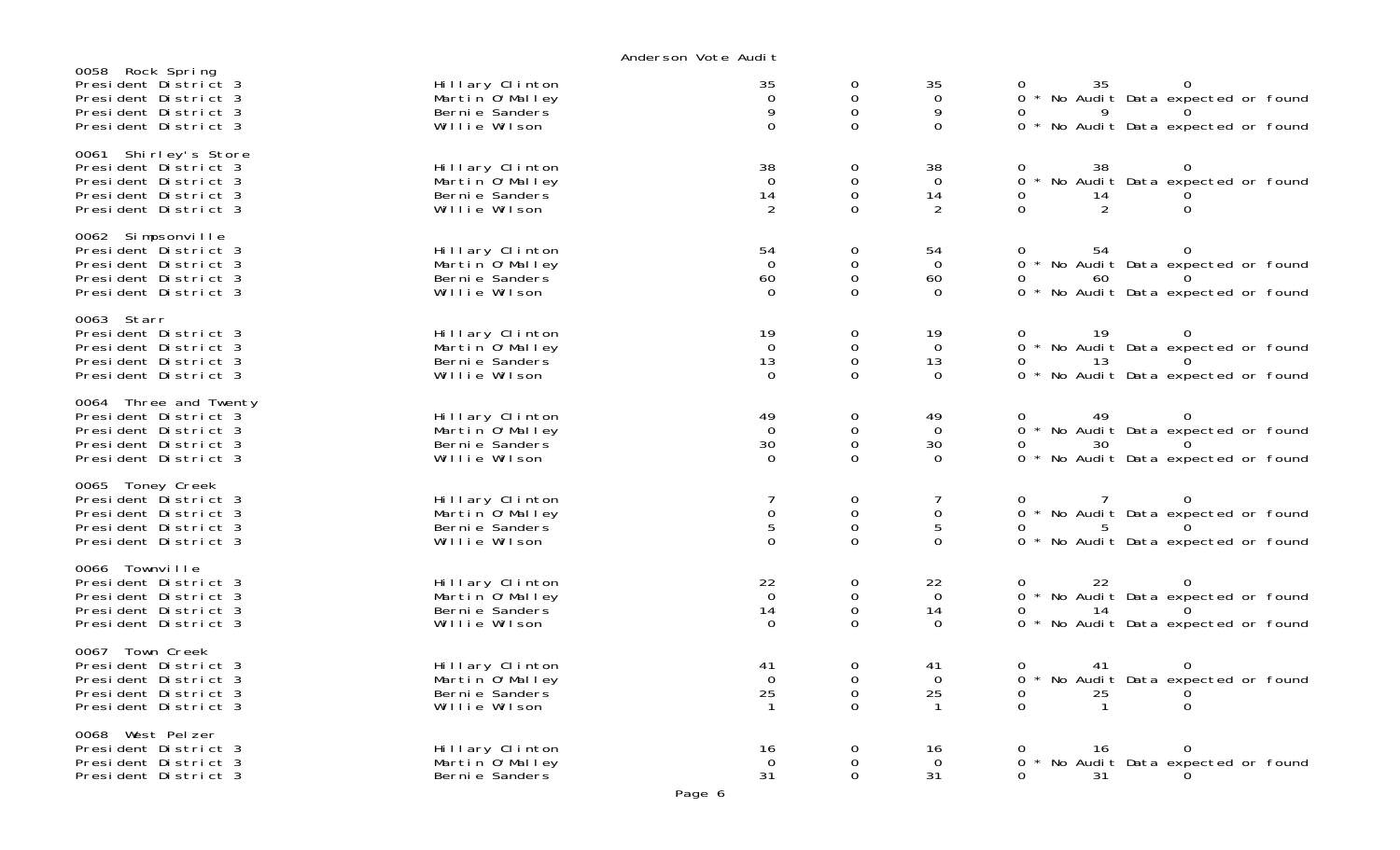|                                                                                                                       |                                                                        | Anderson Vote Audit                                   |                                                                     |                                                    |                                                                                                                              |
|-----------------------------------------------------------------------------------------------------------------------|------------------------------------------------------------------------|-------------------------------------------------------|---------------------------------------------------------------------|----------------------------------------------------|------------------------------------------------------------------------------------------------------------------------------|
| President District 3                                                                                                  | Willie Wilson                                                          | $\Omega$                                              | $\mathbf 0$                                                         | 0                                                  | 0 * No Audit Data expected or found                                                                                          |
| 0069 West Savannah<br>President District 3<br>President District 3<br>President District 3<br>President District 3    | Hillary Clinton<br>Martin O'Malley<br>Berni e Sanders<br>Willie Wilson | 20<br>$\overline{0}$<br>6<br>$\mathbf 0$              | 0<br>$\boldsymbol{0}$<br>$\mathbf 0$<br>0                           | 20<br>$\mathbf 0$<br>6<br>0                        | 20<br>0<br>* No Audit Data expected or found<br>$\overline{O}$<br>6<br>0 * No Audit Data expected or found                   |
| 0070 White Plains<br>President District 3<br>President District 3<br>President District 3<br>President District 3     | Hillary Clinton<br>Martin O'Malley<br>Berni e Sanders<br>Willie Wilson | $^{77}_{0}$<br>$\begin{matrix} 46 \\ 0 \end{matrix}$  | 0<br>$\mathbf 0$<br>$\mbox{O}$<br>0                                 | 77<br>$\overline{0}$<br>46<br>$\mathbf 0$          | 77<br>0<br>* No Audit Data expected or found<br>$\overline{O}$<br>46<br>0<br>0 * No Audit Data expected or found             |
| 0071 Williamston<br>President District 3<br>President District 3<br>President District 3<br>President District 3      | Hillary Clinton<br>Martin O'Malley<br>Berni e Sanders<br>Willie Wilson | $^{77}_{0}$<br>$\begin{array}{c} 33 \\ 0 \end{array}$ | 0<br>$\begin{smallmatrix}0\\0\end{smallmatrix}$<br>0                | 77<br>$\overline{0}$<br>33<br>$\mathbf 0$          | 77<br>0<br>0 * No Audit Data expected or found<br>33<br>0<br>0 * No Audit Data expected or found                             |
| 0072 Williamston Mill<br>President District 3<br>President District 3<br>President District 3<br>President District 3 | Hillary Clinton<br>Martin O'Malley<br>Berni e Sanders<br>Willie Wilson | 40<br>$\overline{0}$<br>38<br>$\overline{0}$          | $\boldsymbol{0}$<br>$\begin{smallmatrix}0\\0\end{smallmatrix}$<br>0 | 40<br>$\Omega$<br>38<br>$\mathbf 0$                | $\Omega$<br>40<br>* No Audit Data expected or found<br>$\overline{O}$<br>38<br>$\Omega$<br>* No Audit Data expected or found |
| 0073 Wright's School<br>President District 3<br>President District 3<br>President District 3<br>President District 3  | Hillary Clinton<br>Martin O'Malley<br>Berni e Sanders<br>Willie Wilson | $^{18}_{\ 0}$<br>$\sqrt{2}$<br>$\overline{0}$         | $\begin{smallmatrix}0\\0\\0\\0\end{smallmatrix}$<br>0               | 18<br>$\mathbf 0$<br>$\overline{a}$<br>$\mathbf 0$ | 18<br>0<br>0 * No Audit Data expected or found<br>0 * No Audit Data expected or found                                        |
| 0074 Anderson 1/1<br>President District 3<br>President District 3<br>President District 3<br>President District 3     | Hillary Clinton<br>Martin O'Malley<br>Berni e Sanders<br>Willie Wilson | 50<br>$\overline{0}$<br>44<br>$\overline{0}$          | $\boldsymbol{0}$<br>$\boldsymbol{0}$<br>$\mathsf{O}\xspace$<br>0    | 50<br>$\overline{0}$<br>44<br>$\mathbf 0$          | 50<br>0<br>0 * No Audit Data expected or found<br>44<br>* No Audit Data expected or found<br>$\Omega$                        |
| 0075 Anderson 1/2<br>President District 3<br>President District 3<br>President District 3<br>President District 3     | Hillary Clinton<br>Martin O'Malley<br>Berni e Sanders<br>Willie Wilson | 46<br>$\overline{0}$<br>35<br>$\overline{0}$          | 0<br>$\mbox{O}$<br>$\mathbf 0$<br>$\Omega$                          | 46<br>$\Omega$<br>35<br>$\Omega$                   | 46<br>$\overline{0}$<br>0 * No Audit Data expected or found<br>35<br>0 * No Audit Data expected or found                     |
| 0076 Anderson 2/1<br>President District 3<br>President District 3<br>President District 3<br>President District 3     | Hillary Clinton<br>Martin O'Malley<br>Berni e Sanders<br>Willie Wilson | 59<br>$\overline{0}$<br>28<br>$\overline{0}$          | 0<br>0<br>0<br>0                                                    | 59<br>$\mathbf 0$<br>28<br>$\Omega$                | 59    0<br>No Audit Data expected or found<br>0<br>28<br>0<br>$\Omega$<br>0<br>* No Audit Data expected or found             |
| 0077 Anderson 2/2<br>President District 3                                                                             | Hillary Clinton                                                        | 99                                                    | 0                                                                   | 99                                                 | 0<br>99<br>$\mathbf 0$                                                                                                       |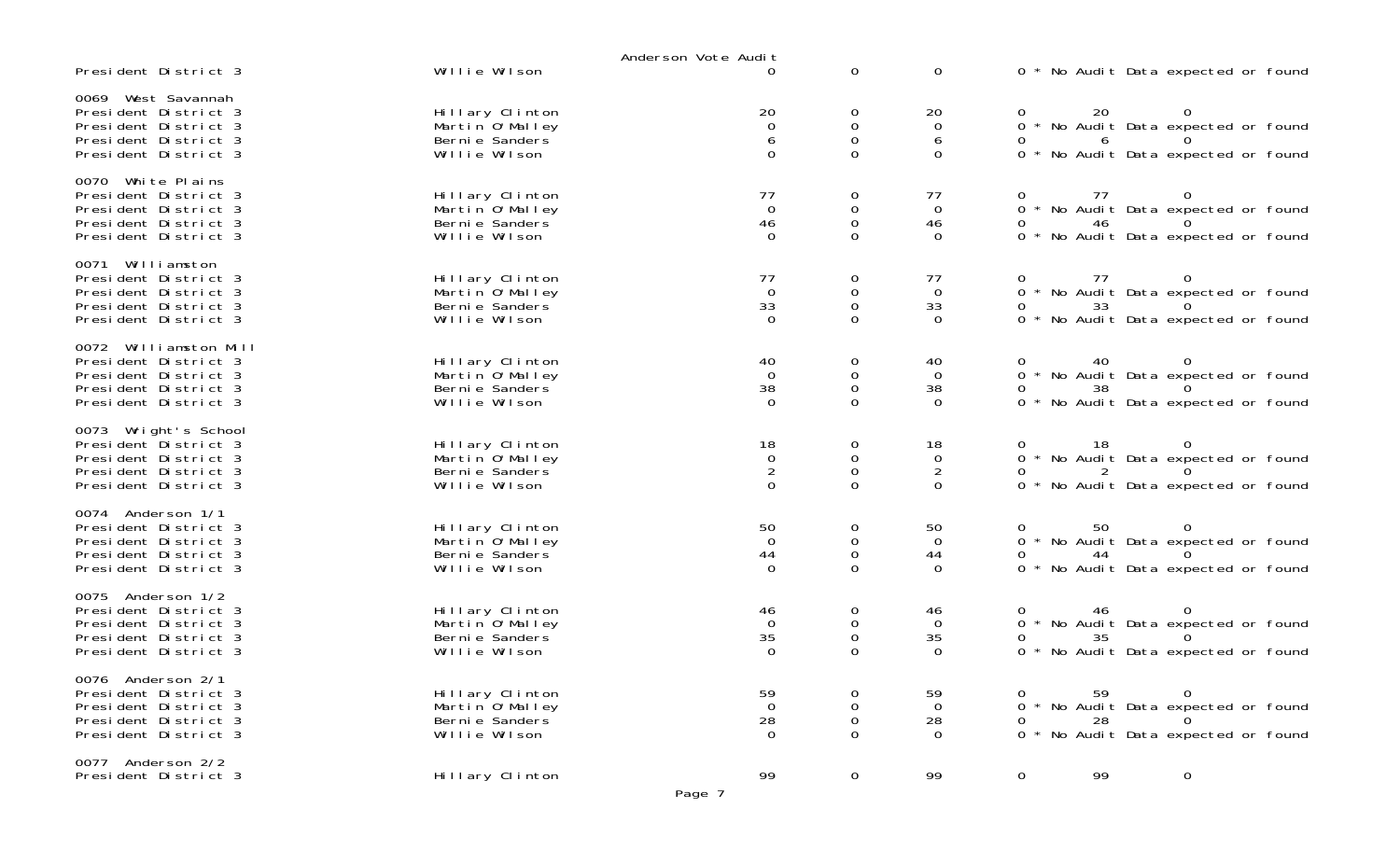|                                                                                                                      |                                                                         | Anderson Vote Audit                         |                                   |                                        |                                                                                                                            |
|----------------------------------------------------------------------------------------------------------------------|-------------------------------------------------------------------------|---------------------------------------------|-----------------------------------|----------------------------------------|----------------------------------------------------------------------------------------------------------------------------|
| President District 3<br>President District 3<br>President District 3                                                 | Martin O'Malley<br>Berni e Sanders<br>Willie Wilson                     | 0<br>68<br>$\mathbf{1}$                     | 0<br>0<br>0                       | $\mathbf 0$<br>68<br>-1                | No Audit Data expected or found<br>0<br>68<br>$\Omega$<br>0                                                                |
| 0078<br>Anderson 3/1<br>President District 3<br>President District 3<br>President District 3<br>President District 3 | Hillary Clinton<br>Martin 0' Malley<br>Berni e Sanders<br>Willie Wilson | 64<br>$\Omega$<br>21<br>$\Omega$            | 0<br>0<br>0<br>$\Omega$           | 64<br>$\Omega$<br>21<br>0              | $\Omega$<br>0<br>64<br>$\Omega$<br>* No Audit Data expected or found<br>0<br>21<br>0<br>* No Audit Data expected or found  |
| 0079 Anderson 3/2<br>President District 3<br>President District 3<br>President District 3<br>President District 3    | Hillary Clinton<br>Martin O'Malley<br>Bernie Sanders<br>Willie Wilson   | 329<br>0<br>57<br>3                         | 0<br>0<br>0<br>$\Omega$           | 329<br>$\mathbf 0$<br>57<br>3          | 329<br>0<br>$\mathbf{O}$<br>No Audit Data expected or found<br>0<br>0<br>57<br>$\Omega$<br>3<br>0                          |
| 0080 Anderson 4/1<br>President District 3<br>President District 3<br>President District 3<br>President District 3    | Hillary Clinton<br>Martin 0' Malley<br>Berni e Sanders<br>Willie Wilson | 83<br>$\mathbf{1}$<br>15<br>$\mathbf{1}$    | 0<br>0<br>0<br>$\Omega$           | 83<br>$\mathbf{1}$<br>15               | 0<br>83<br>0<br>0<br>$\mathbf 0$<br>$\mathbf{1}$<br>$\mathbf 0$<br>15<br>$\mathbf 0$<br>$\Omega$<br>0                      |
| 0081 Anderson 4/2<br>President District 3<br>President District 3<br>President District 3<br>President District 3    | Hillary Clinton<br>Martin O'Malley<br>Bernie Sanders<br>Willie Wilson   | 76<br>$\mathbf{1}$<br>22<br>$\Omega$        | 0<br>0<br>0<br>$\Omega$           | 76<br>$\mathbf 1$<br>22<br>$\Omega$    | 0<br>76<br>0<br>0<br>0<br>22<br>0<br>$\Omega$<br>No Audit Data expected or found<br>$\Omega$                               |
| 0082 Anderson 5/A<br>President District 3<br>President District 3<br>President District 3<br>President District 3    | Hillary Clinton<br>Martin O'Malley<br>Berni e Sanders<br>Willie Wilson  | 60<br>$\overline{0}$<br>18<br>$\Omega$      | 0<br>0<br>0<br>0                  | 60<br>$\overline{0}$<br>18<br>$\Omega$ | 60<br>$\Omega$<br>0<br>* No Audit Data expected or found<br>$\Omega$<br>$\Omega$<br>18<br>No Audit Data expected or found  |
| 0083 Anderson 5/B<br>President District 3<br>President District 3<br>President District 3<br>President District 3    | Hillary Clinton<br>Martin 0' Malley<br>Bernie Sanders<br>Willie Wilson  | 157<br>$\overline{0}$<br>31<br>$\mathbf{1}$ | 0<br>$\mathbf 0$<br>0<br>$\Omega$ | 157<br>0<br>31                         | 157<br>0<br>0<br>No Audit Data expected or found<br>$\Omega$<br>0<br>31<br>$\Omega$<br>0<br>$\mathbf 1$                    |
| 0084<br>Anderson 6/1<br>President District 3<br>President District 3<br>President District 3<br>President District 3 | Hillary Clinton<br>Martin O'Malley<br>Berni e Sanders<br>Willie Wilson  | 75<br>$\mathbf{1}$<br>60                    | 0<br>0<br>0<br>$\Omega$           | 75<br>-1<br>60                         | 0<br>75<br>$\mathbf 0$<br>$\boldsymbol{0}$<br>$\mathbf 0$<br>$\mathbf 0$<br>$\boldsymbol{0}$<br>60<br>$\Omega$<br>$\Omega$ |
| 0085<br>Anderson 6/2<br>President District 3<br>President District 3<br>President District 3<br>President District 3 | Hillary Clinton<br>Martin O'Malley<br>Berni e Sanders<br>Willie Wilson  | 46<br>$\Omega$<br>11<br>$\Omega$            | 0<br>0<br>0<br>0                  | 46<br>$\Omega$<br>11<br>$\Omega$       | 0<br>46<br>$\Omega$<br>* No Audit Data expected or found<br>0<br>0<br>11<br>$\Omega$<br>* No Audit Data expected or found  |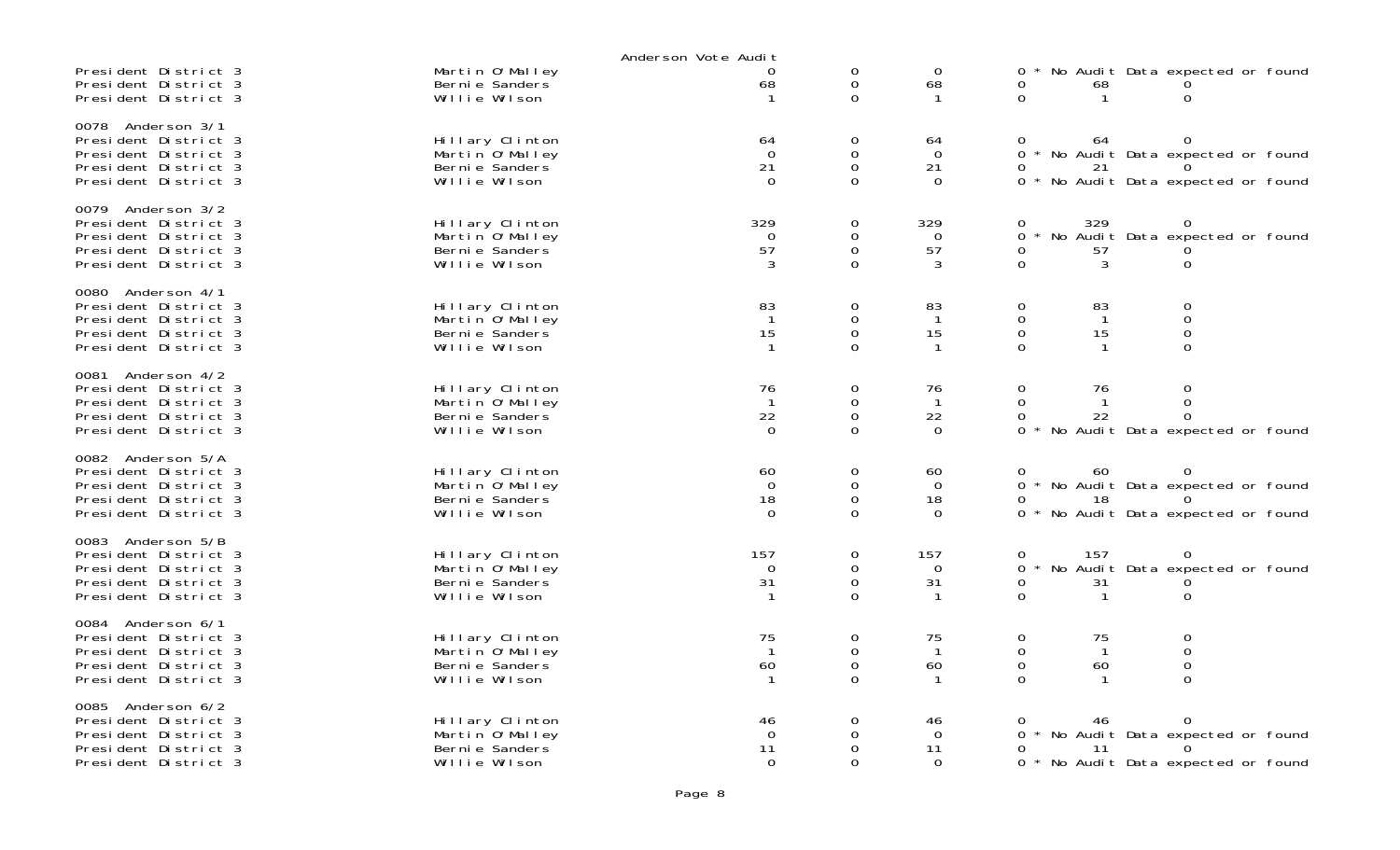| 0086 Varennes<br>President District 3<br>President District 3<br>President District 3<br>President District 3          | Hillary Clinton<br>Martin O'Malley<br>Berni e Sanders<br>Willie Wilson  | 40<br>$\Omega$<br>10                 | 0<br>0<br>0<br>$\Omega$    | 40<br>$\Omega$<br>10<br>-1          | 40<br>$\Omega$<br>$\Omega$<br>No Audit Data expected or found<br>0<br>10<br>$\Omega$<br>0                                              |
|------------------------------------------------------------------------------------------------------------------------|-------------------------------------------------------------------------|--------------------------------------|----------------------------|-------------------------------------|----------------------------------------------------------------------------------------------------------------------------------------|
| 0087 Lakesi de<br>President District 3<br>President District 3<br>President District 3<br>President District 3         | Hillary Clinton<br>Martin 0' Malley<br>Berni e Sanders<br>Willie Wilson | 172<br>$\mathbf 0$<br>49<br>$\Omega$ | 0<br>0<br>0<br>0           | 172<br>0<br>49<br>$\Omega$          | 172<br>0<br>0<br>$\Omega$<br>No Audit Data expected or found<br>49<br>0<br>0 * No Audit Data expected or found                         |
| 0091 Centerville Sta B<br>President District 3<br>President District 3<br>President District 3<br>President District 3 | Hillary Clinton<br>Martin 0' Malley<br>Berni e Sanders<br>Willie Wilson | 105<br>$\Omega$<br>62<br>$\Omega$    | 0<br>0<br>0<br>$\Omega$    | 105<br>$\Omega$<br>62<br>$\Omega$   | 105<br>0<br>0<br>$\Omega$<br>* No Audit Data expected or found<br>0<br>62<br>$\Omega$<br>$\Omega$<br>* No Audit Data expected or found |
| 0092 Edgewood Sta B<br>President District 3<br>President District 3<br>President District 3<br>President District 3    | Hillary Clinton<br>Martin O'Malley<br>Berni e Sanders<br>Willie Wilson  | 69<br>$\Omega$<br>53<br>$\Omega$     | 0<br>0<br>0<br>0           | 69<br>$\Omega$<br>53<br>$\Omega$    | 69<br>$\mathbf{O}$<br>0<br>* No Audit Data expected or found<br>0<br>$\Omega$<br>53<br>No Audit Data expected or found<br>0            |
| 0093 Cox's Creek<br>President District 3<br>President District 3<br>President District 3<br>President District 3       | Hillary Clinton<br>Martin O'Malley<br>Bernie Sanders<br>Willie Wilson   | 18<br>$\Omega$<br>15<br>-1           | 0<br>0<br>0<br>$\Omega$    | 18<br>$\Omega$<br>15<br>-1          | 18<br>0<br>0<br>$\Omega$<br>No Audit Data expected or found<br>0<br>15<br>$\Omega$<br>$\mathbf 1$<br>$\Omega$                          |
| 0094 Mt. Airy<br>President District 3<br>President District 3<br>President District 3<br>President District 3          | Hillary Clinton<br>Martin O'Malley<br>Berni e Sanders<br>Willie Wilson  | 62<br>$\mathbf 0$<br>24<br>$\Omega$  | 0<br>0<br>0<br>0           | 62<br>$\mathbf 0$<br>24<br>$\Omega$ | 62<br>0<br>0<br>No Audit Data expected or found<br>0<br>0<br>24<br>0<br>0<br>No Audit Data expected or found                           |
| 0111 Belton Annex<br>President District 3<br>President District 3<br>President District 3<br>President District 3      | Hillary Clinton<br>Martin O'Malley<br>Berni e Sanders<br>Willie Wilson  | 65<br>$\mathbf{1}$<br>30<br>4        | 0<br>0<br>0<br>0           | 65<br>$\mathbf{1}$<br>30<br>4       | 0<br>0<br>65<br>0<br>$\mathbf 0$<br>$\mathbf{1}$<br>$\mathsf{O}$<br>30<br>$\mathbf 0$<br>$\Omega$<br>$\Omega$<br>4                     |
| 0121 Powdersville<br>President District 3<br>President District 3<br>President District 3<br>President District 3      | Hillary Clinton<br>Martin O'Malley<br>Berni e Sanders<br>Willie Wilson  | 97<br>$\Omega$<br>79<br>3            | 0<br>0<br>$\mathbf 0$<br>0 | 97<br>$\Omega$<br>79<br>3           | 97<br>0<br>O<br>0<br>No Audit Data expected or found<br>79<br>0<br>0<br>$\overline{O}$<br>3<br>$\Omega$                                |
| 0132 GI envi ew<br>President District 3<br>President District 3<br>President District 3                                | Hillary Clinton<br>Martin O'Malley<br>Berni e Sanders                   | 83<br>$\mathbf{1}$<br>47             | 0<br>0<br>0                | 83<br>$\mathbf{1}$<br>47            | 0<br>0<br>83<br>0<br>0<br>$\mathbf{1}$<br>47<br>$\Omega$<br>0                                                                          |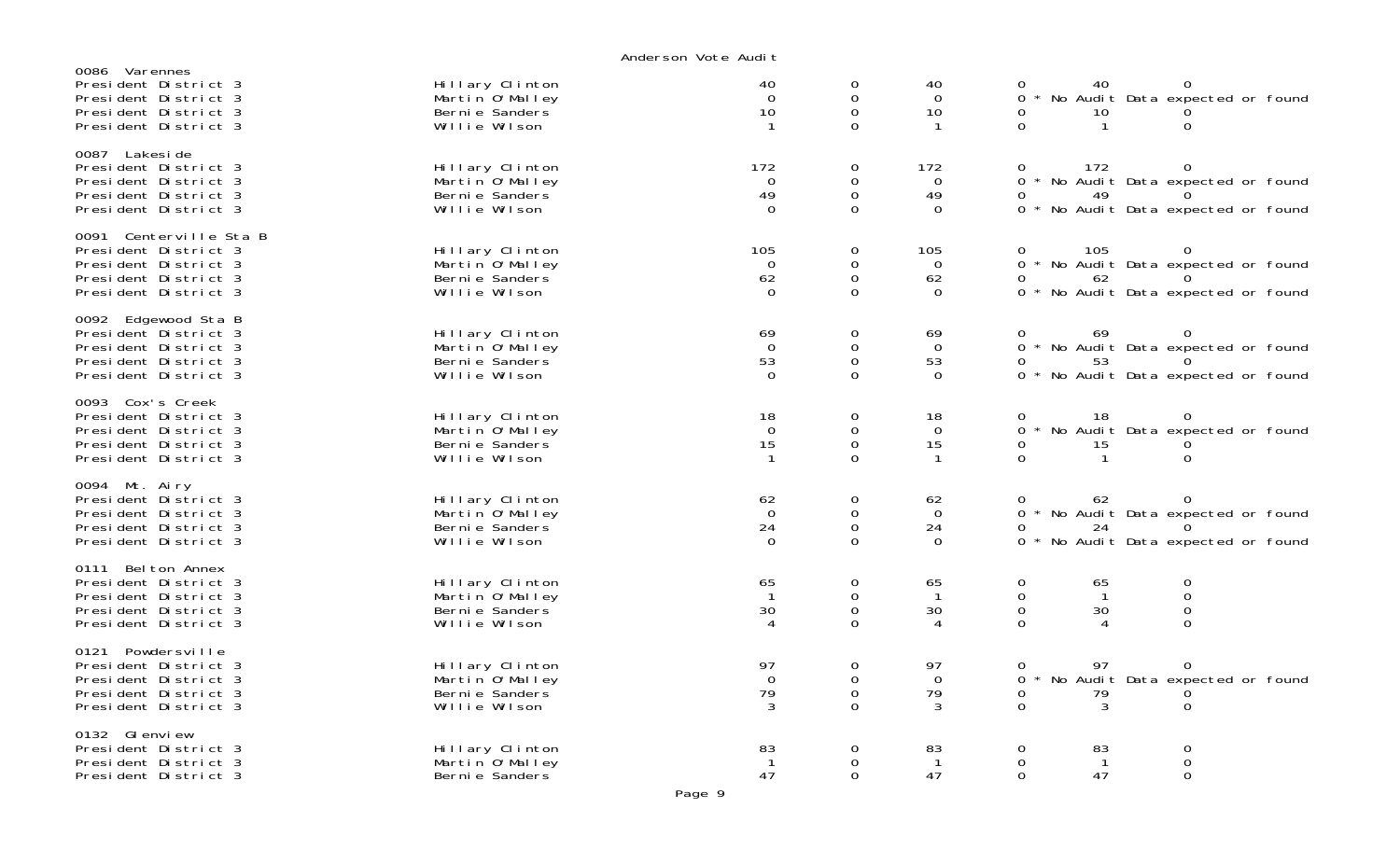|                                                                                                                    |                                                                         | Anderson Vote Audit                    |                                                                      |                                        |                               |           |                                                                                                                                                          |  |
|--------------------------------------------------------------------------------------------------------------------|-------------------------------------------------------------------------|----------------------------------------|----------------------------------------------------------------------|----------------------------------------|-------------------------------|-----------|----------------------------------------------------------------------------------------------------------------------------------------------------------|--|
| President District 3                                                                                               | Willie Wilson                                                           |                                        | $\mathbf 0$                                                          | -1                                     | 0                             | -1        | $\mathbf 0$                                                                                                                                              |  |
| 0136 Hammond Annex<br>President District 3<br>President District 3<br>President District 3<br>President District 3 | Hillary Clinton<br>Martin 0' Malley<br>Berni e Sanders<br>Willie Wilson | 73<br>$\overline{0}$<br>29<br>$\Omega$ | $\overline{0}$<br>$\boldsymbol{0}$<br>$\mathbf 0$<br>$\Omega$        | 73<br>$\overline{O}$<br>29<br>$\Omega$ | $\mathbf{O}$<br>0<br>$\Omega$ | 73<br>29  | 0<br>* No Audit Data expected or found<br>No Audit Data expected or found                                                                                |  |
| 0157 Center Rock<br>President District 3<br>President District 3<br>President District 3<br>President District 3   | Hillary Clinton<br>Martin O'Malley<br>Berni e Sanders<br>Willie Wilson  | $^{95}_{0}$<br>41                      | $\begin{matrix} 0 \\ 0 \end{matrix}$<br>$\boldsymbol{0}$<br>$\Omega$ | 95<br>$\overline{0}$<br>41             | 0<br>0<br>0<br>$\Omega$       | 95<br>41  | * No Audit Data expected or found<br>0                                                                                                                   |  |
| 0164 Hunt Meadows<br>President District 3<br>President District 3<br>President District 3<br>President District 3  | Hillary Clinton<br>Martin O'Malley<br>Berni e Sanders<br>Willie Wilson  | 101<br>$\overline{0}$<br>74            | 0<br>$\mathbf 0$<br>$\mathsf{O}\xspace$<br>$\Omega$                  | 101<br>$\overline{0}$<br>74            | 0<br>0<br>0<br>$\Omega$       | 101<br>74 | No Audit Data expected or found<br>0                                                                                                                     |  |
| 0750 Absentee<br>President District 3<br>President District 3                                                      | Hillary Clinton<br>Martin O'Malley                                      | 684                                    | 124<br>-1                                                            | 560<br>$\Omega$                        | 0<br>0                        | 560       | All votes cast for this candidate<br>in this precient are optical.<br>No Audit Data for optical.                                                         |  |
| President District 3<br>President District 3                                                                       | Berni e Sanders<br>Willie Wilson                                        | 234                                    | 63<br>$\Omega$                                                       | 171<br>4                               | 0<br>$\mathbf 0$              | 171<br>4  | 0<br>$\Omega$                                                                                                                                            |  |
| 0800 Emergency<br>President District 3<br>President District 3<br>President District 3<br>President District 3     | Hillary Clinton<br>Martin 0' Malley<br>Berni e Sanders<br>Willie Wilson | 0<br>$\mathbf 0$<br>0<br>$\Omega$      | 0<br>$\mathbf 0$<br>$\boldsymbol{0}$<br>$\mathbf 0$                  | 0<br>0<br>0<br>$\Omega$                |                               |           | 0 * No Audit Data expected or found<br>0 * No Audit Data expected or found<br>0 * No Audit Data expected or found<br>0 * No Audit Data expected or found |  |
| 0850 Failsafe<br>President District 3<br>President District 3<br>President District 3<br>President District 3      | Hillary Clinton<br>Martin O'Malley<br>Berni e Sanders<br>Willie Wilson  | 20<br>$\mathbf 0$<br>6<br>$\Omega$     | $\mathbf 0$<br>$\boldsymbol{0}$<br>$\mathbf 0$<br>$\mathbf 0$        | 20<br>$\mathbf 0$<br>6<br>$\Omega$     | 0<br>$\Omega$<br>Ω            | 20<br>6   | 0<br>* No Audit Data expected or found<br>0 * No Audit Data expected or found                                                                            |  |
| 0900 Provi si onal<br>President District 3                                                                         | Hillary Clinton                                                         | 6                                      | 6                                                                    | 0                                      |                               |           | 0 * All votes cast for this candidate<br>in this precient are optical.<br>No Audit Data for optical.                                                     |  |
| President District 3<br>President District 3                                                                       | Martin O'Malley<br>Berni e Sanders                                      | $\mathbf 0$<br>3                       | $\frac{0}{3}$                                                        | 0<br>$\Omega$                          |                               |           | 0 * No Audit Data expected or found<br>0 * All votes cast for this candidate<br>* in this precient are optical.<br>* No Audit Data for optical.          |  |
| President District 3                                                                                               | Willie Wilson                                                           | $\overline{0}$<br>Page 10              | 0                                                                    | $\mathbf 0$                            |                               |           | 0 * No Audit Data expected or found                                                                                                                      |  |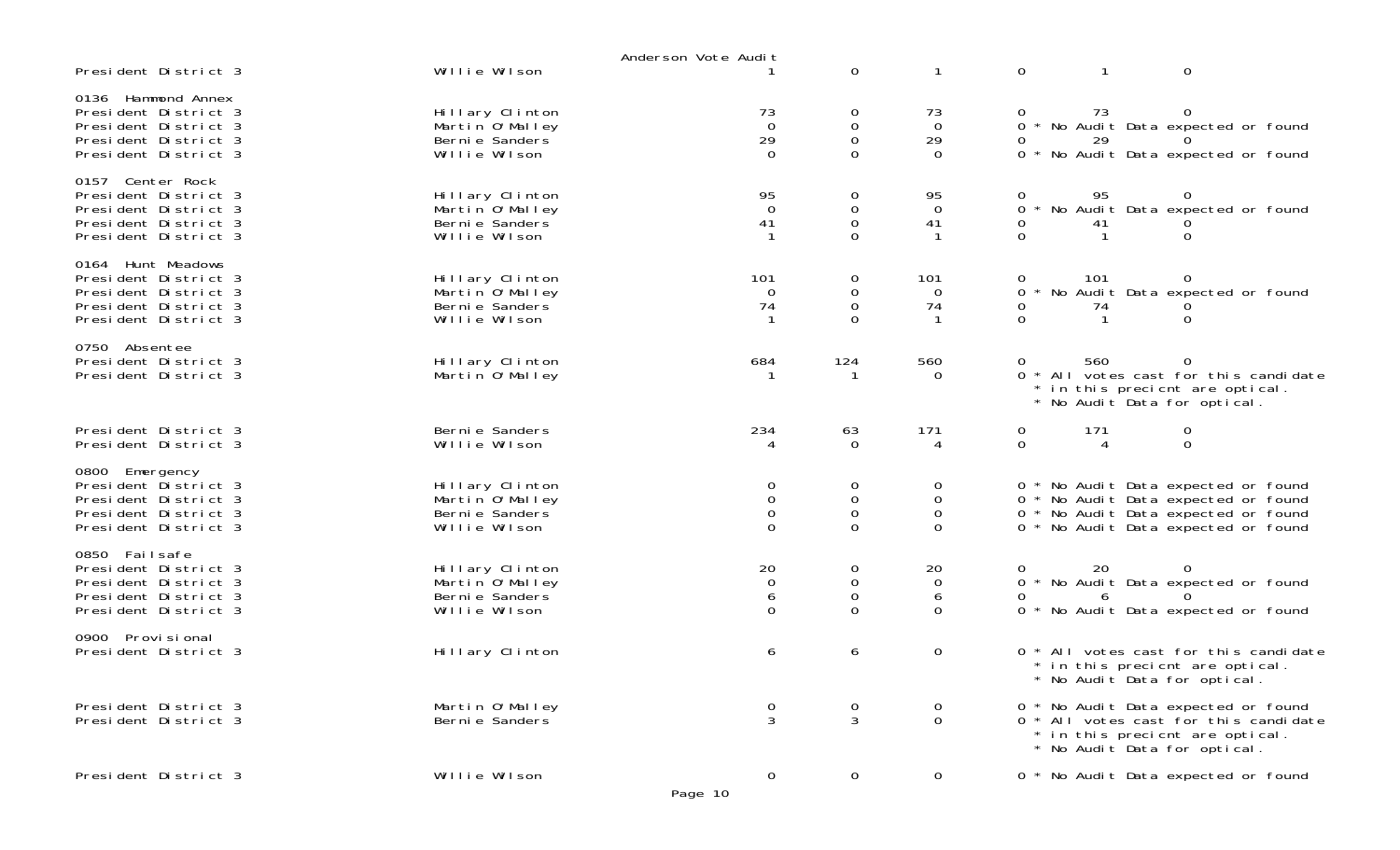| 0950 Failsafe Provisional<br>President District 3         | Hillary Clinton                    | 20 | 20 | 0 * All votes cast for this candidate<br>* in this precient are optical.<br>* No Audit Data for optical.                                        |
|-----------------------------------------------------------|------------------------------------|----|----|-------------------------------------------------------------------------------------------------------------------------------------------------|
| President District 3<br>President District 3              | Martin O'Malley<br>Berni e Sanders | 18 | 18 | 0 * No Audit Data expected or found<br>0 * All votes cast for this candidate<br>* in this precient are optical.<br>* No Audit Data for optical. |
| President District 3<br>There was no unmatched audit data | Willie Wilson                      |    | 0  | 0 * No Audit Data expected or found                                                                                                             |

How to read this report.

This is the vote level report. It compares the number of votes cast for each candidate in the tabulation report with the number of ballots cast in the audit data for each candidates in each precinct.

The tabulated values as read from the EL30A report are reported in four categories; Total, Optical (Opt), iVotronic (iVo) and Flash. None of these values on each line are calculated but parsed from the actual report. In the EL30A report all Write-in votes are added together and reported as one candidate name - Write-in. The EL30A does not report individual Write-in candidates.

The Opt totals are the total number of votes cast on paper ballots that were scanned into the optical scanner and transferred to the tabulation computer via memory stick or ZipDisk (depending on the type of device, M100 or M650 used to scan the ballots.) Optical totals should exist only in some but not all of the Virtual Precincts at the bottom of the table.

The iVo totals are the results gathered from the PEBs (Personal Electronic Ballot) which are used to open and close an iVotronic voting machine and, after the polls have closed, gather the ballots cast for transmission to the tabulation system.

The Flash totals are the totals that are read from the flash cards in the rare event that the ballots cannot be copied from the machine to the PEB or from the PEB to the tabulating machine.

The values on the Audit side come from the iVotronic audit data that is read from the flash cards as part of the audit process. That process combines the individual machine data into a master audit file, the EL155 Vote image log.

The EL155 contains a record of all the votes cast on a ballot. The vote images indicate the machine 0counting the number of times a candidate name for a contest appears in a precint we get the number of votes cast in that precinct for that candidates. That number should always match the number of votes cast for that candidate in that contest in the iVo column on the EL30A side of the report.

Optical ballots do not have electonically readable audit files. So if the audit data iVotronic total votes does not match the EL30A iVo value one of two things will occur. The first is if the iVotronic tabulated is zero and the Total tabulated votes match the tabulated Optical votes the following comment is made in the Audit side of the report; All votes cast for this candidate in this precicnt are optical No Audit Data for optical, or secondly, if the iVotronic total is not zero, a notation indicating which data Audit data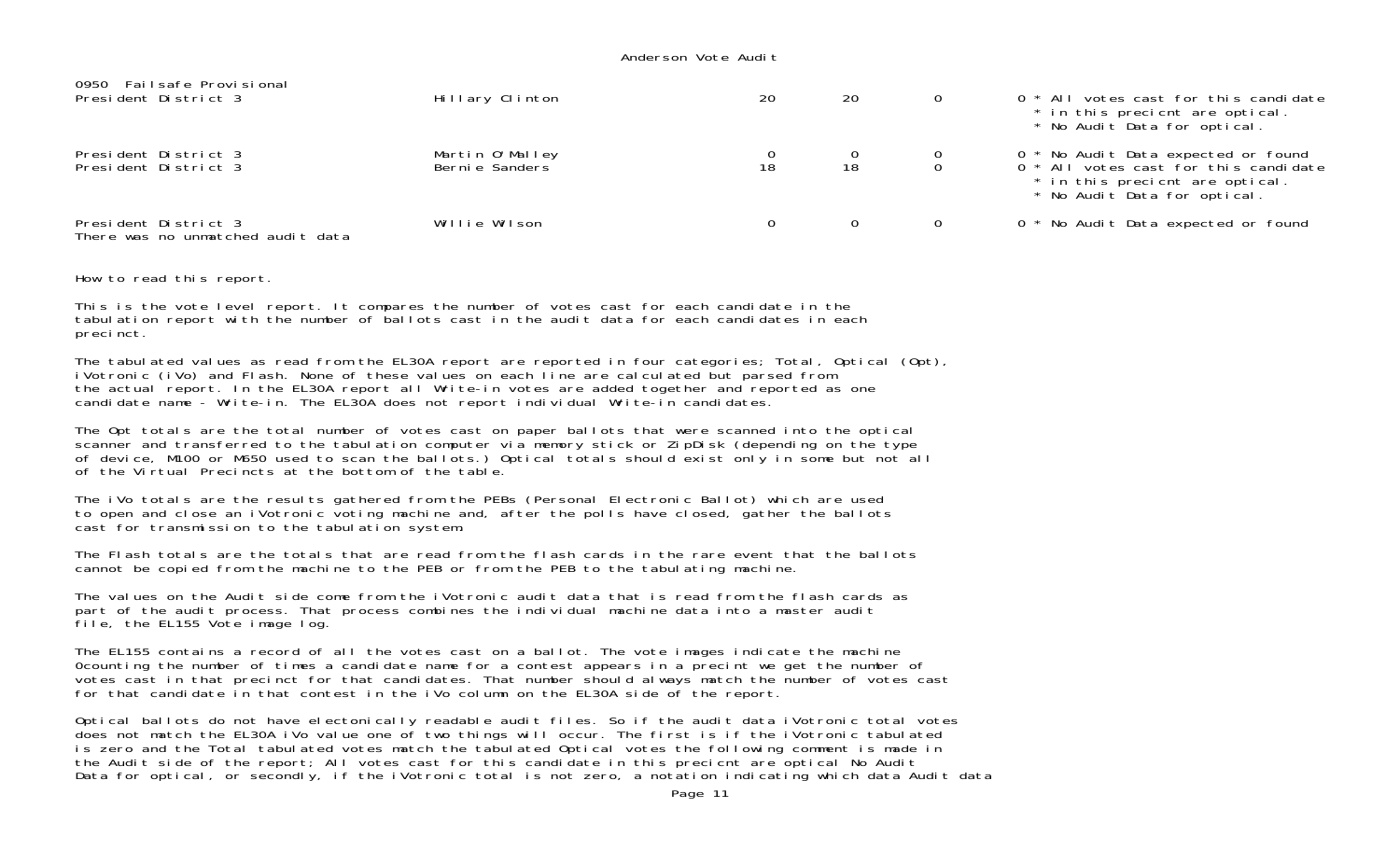In the event a candidate or the combined Write-in candidates did not receive any votes in a precinct the EL30A will report a zero vote count. If there are no votes for this candidate in a precinct in the audit data, the following comment will be placed into the audit report by the auditing software; No Audit Data expected or found.

Finaly the audit software will search the audit data for any votes that were not found on the EL30A report. If it finds some, it will report those vote totals by contest, candidate name and precinct. if it does no<sup>.</sup> find any unmatched audit data it will report; There was no unmatched audit data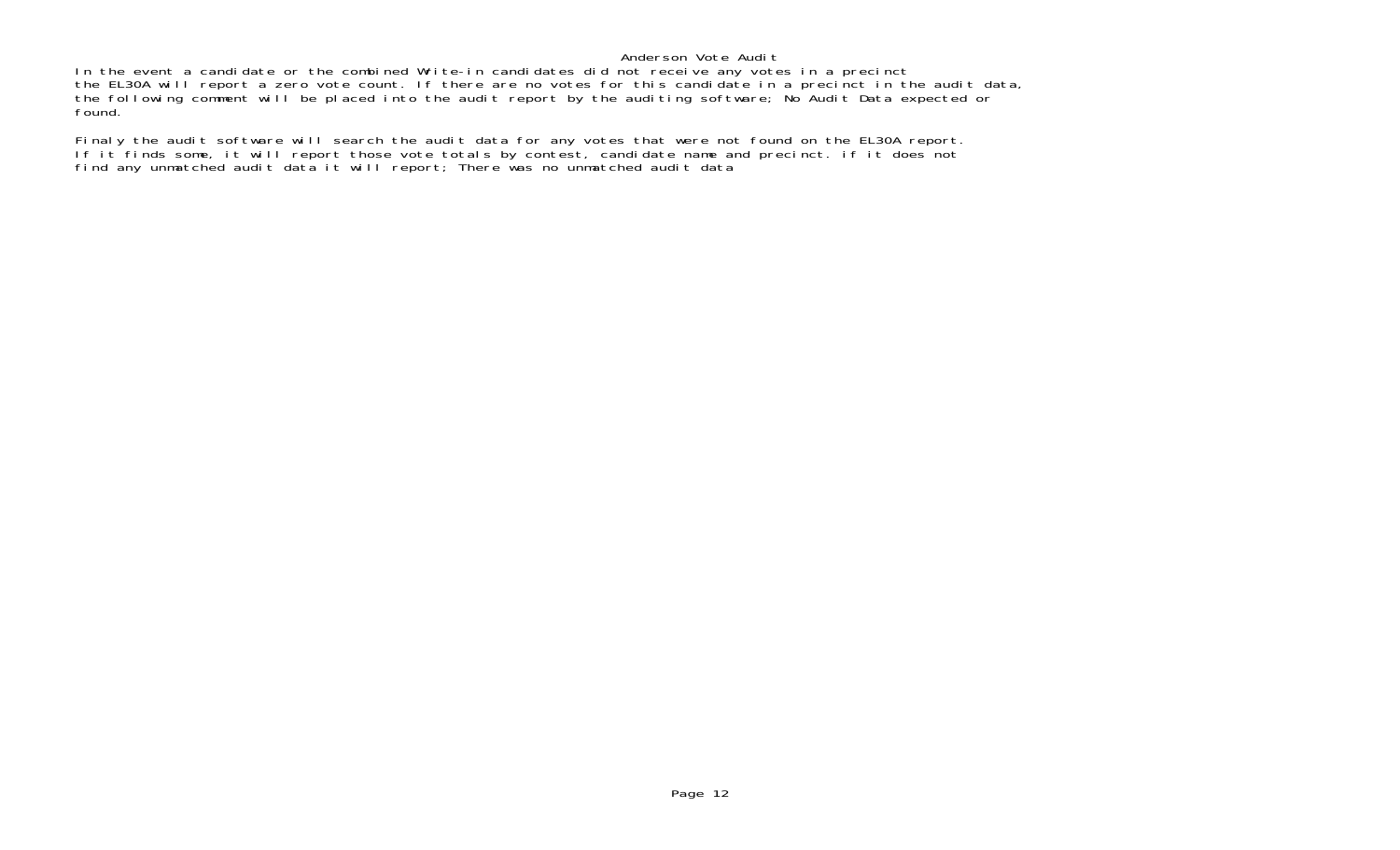#### Anderson EL30A45A Compare

Anderson EL30A45A Comparison Report Election: Democratic PPPAudit Date: 11:36:32, Thu Mar 3, 2016

| Office                                                                                       | Candi date                                                            | Party | Tot                      | Opt       | i Vo                     | FI ash | Tot                       | 0pt       | i Vo                     | FI ash | Delta |
|----------------------------------------------------------------------------------------------|-----------------------------------------------------------------------|-------|--------------------------|-----------|--------------------------|--------|---------------------------|-----------|--------------------------|--------|-------|
| President District 3<br>President District 3<br>President District 3<br>President District 3 | Hillary Clinton<br>Martin O'Malley<br>Bernie Sanders<br>Willie Wilson |       | 5576<br>19<br>2712<br>42 | 150<br>84 | 5426<br>18<br>2628<br>42 |        | 5576<br>1 Q<br>2712<br>42 | 150<br>84 | 5426<br>18<br>2628<br>42 |        |       |

How to read this report.

This is EL30A EL45A Crosscheck Report. It sums each candidates vote totals in each precinct in the EL30A Precinct Detail Report and compares it to the EL45A Election Summary Report that contains the tabulated total for each candidate in the county.

The values read from the EL30A report are reported in four categories; Total, Optical (Opt), iVotronic (iVo) and Flash. None of these values on each line are calculated but parsed from the actual report. The total lines are the calculated sums of the individual precince line values.

The Opt totals are the total number of votes cast on paper ballots that were scanned into the optical scanner and transferred to the tabulation computer via memory stick or ZipDisk (depending on the type of device, M100 or M650 used to scan the ballots.) Optical totals should exist only in some but not all of the Virtual Precincts at the bottom of the table.

The iVo totals are the results gathered from the PEBs (Personal Electronic Ballot) which are used to open and close an iVotronic voting machine and, after the polls have closed, gather the ballots cast for transmission to the tabulation system.

The Flash totals are the totals that are read from the flash cards in the rare event that the ballotscannot be copied from the machine to the PEB or from the PEB to the tabulating machine.

The values read from the EL45A report are reported in same four categories; Total, Optical (Opt), iVotronic (iVo) and Flash as the EL30A. Like the EL30A they are parsed from the actual EL45A report. The summary candidate totals are compared against the calculated sums for each candidate from, the EL30A report. Each of the values in each line on the EL30A side must match the same value on the EL45A side and the Delta value must be zero.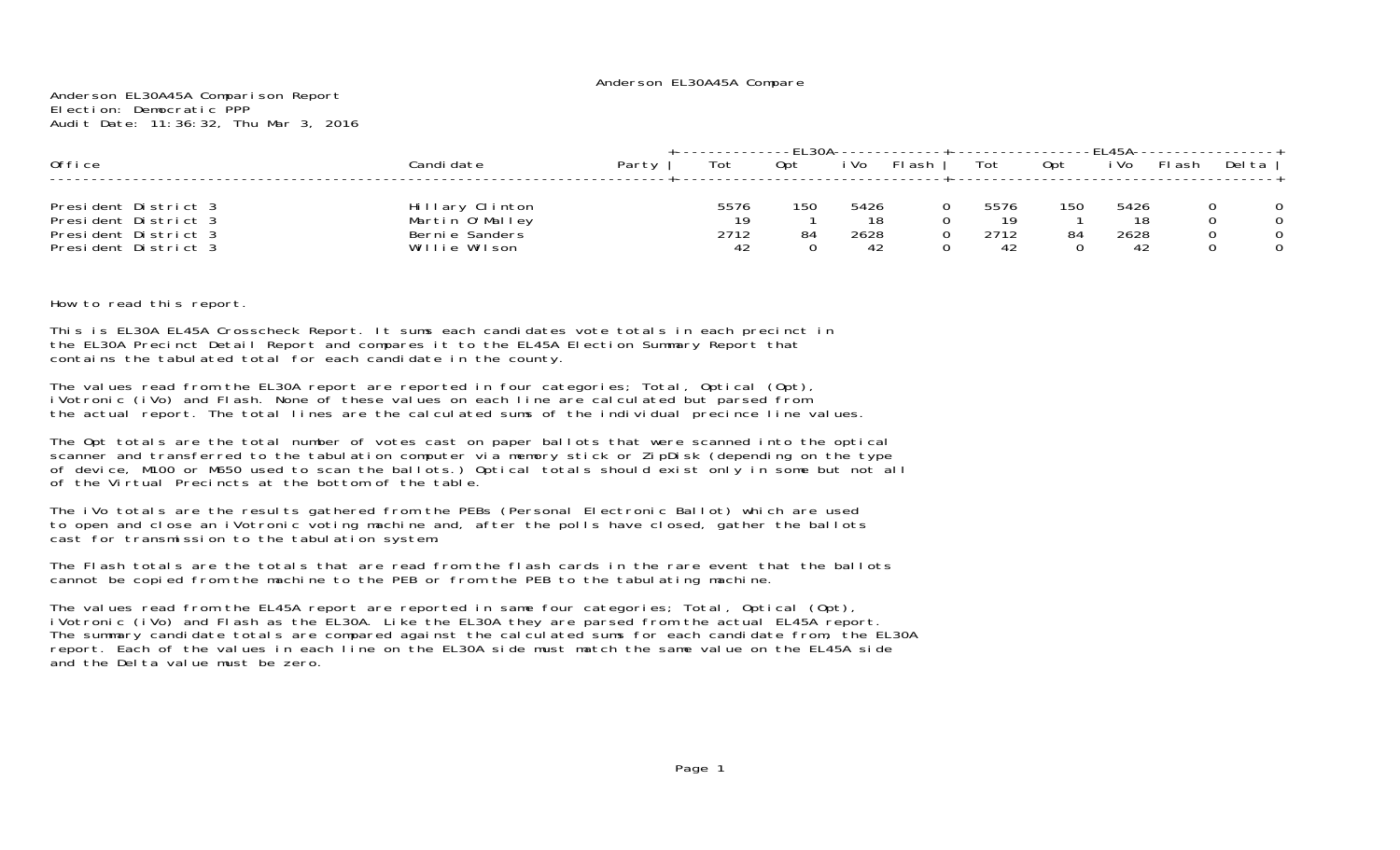#### Anderson PEBUsed

Anderson PEB Use Report Election: Democratic PPP Audit Date: 11:36:08, Thu Mar 3, 2016

| Preci nct                                                                                                                                                                                                                                                                                                                                                                                                                                                                                                                                                                                                                                                                        | PEBs Used                                                                                                                                                                                                                                                                                                                                                                                                                        |        | Comments        |
|----------------------------------------------------------------------------------------------------------------------------------------------------------------------------------------------------------------------------------------------------------------------------------------------------------------------------------------------------------------------------------------------------------------------------------------------------------------------------------------------------------------------------------------------------------------------------------------------------------------------------------------------------------------------------------|----------------------------------------------------------------------------------------------------------------------------------------------------------------------------------------------------------------------------------------------------------------------------------------------------------------------------------------------------------------------------------------------------------------------------------|--------|-----------------|
| Appl eton-Equi nox<br>Barker's Creek - McA<br>Bel ton<br>Broadview<br>Bi shop's Branch<br>Bowl ing Green<br><b>Broadway</b><br><b>Brushy Creek</b><br>Cedar Grove<br>Centerville Sta A<br>Chi quol a Mill<br>Concrete<br>Craytonville<br>Denver-Sandy Springs<br>Edgewood Sta A<br>Five Forks<br>Flat Rock<br>Fork No. 1<br>Fork No. 2<br>Fri endshi p<br>GIuck Mill<br>Green Pond Sta A<br>Grove School<br>Hal I<br>Hammond School<br>High Point<br>Homel and Park<br>Honea Path<br>Hopewel I<br>I va<br>Jackson Mill<br>LaFrance<br>Mel ton<br>Mount Tabor<br>Mountain Creek<br>Neal's Creek<br>North Pointe<br>Pel zer<br>Pendl eton<br>Pi edmont<br>Pi ercetown<br>Rock Mill | 155204<br>150252<br>146564<br>150780<br>151022<br>150724<br>137434<br>150755<br>151992<br>150596<br>150252<br>137145<br>138569<br>150088<br>136810<br>145062<br>150642<br>149857<br>145320<br>154509<br>150268<br>151039<br>151581<br>243127<br>151585<br>154509<br>148729<br>150252<br>137655<br>151826<br>137273<br>150088<br>138533<br>137438<br>150211<br>243112<br>137215<br>139168<br>148922<br>148542<br>138533<br>136897 | 138337 | WARNING: 2 PEBs |

Bs used to open/close machines.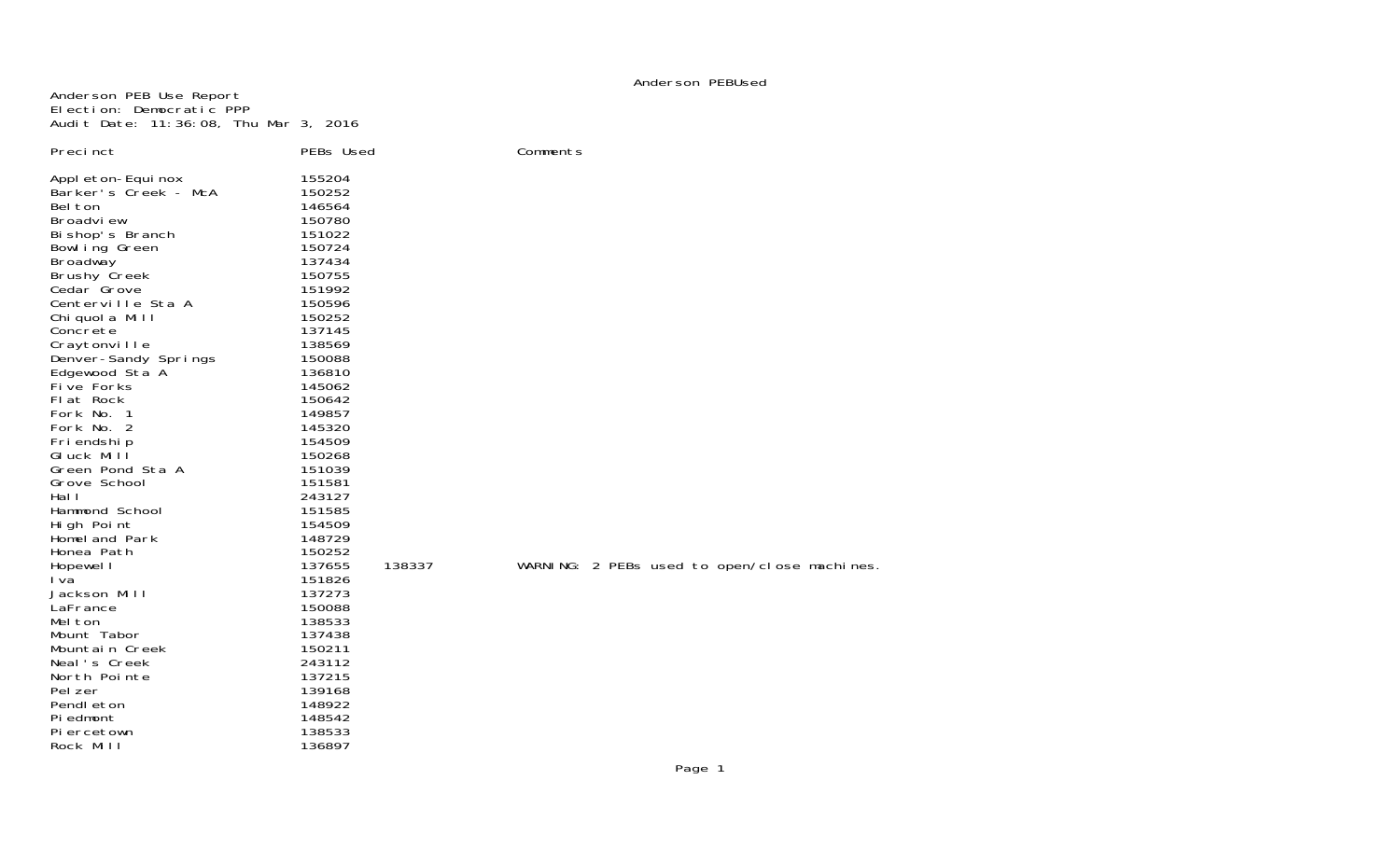| Rock Spring                     | 152070 |
|---------------------------------|--------|
| Shi rl ey's Štore               | 138401 |
| Simpsonville                    | 151526 |
| Starr                           | 243127 |
| Three and Twenty                | 151839 |
| Toney Creek                     | 150481 |
| Townville                       | 145320 |
| Town Creek                      | 137215 |
| West Pelzer                     | 139168 |
| West Savannah                   | 136897 |
| White Plains                    | 150157 |
| Williamston                     | 139736 |
| Williamston Mill                | 139736 |
|                                 | 148929 |
| Wright's School<br>Anderson 1/1 | 136810 |
| Anderson 1/2                    | 155191 |
| Anderson 2/1                    | 155191 |
| Anderson 2/2                    | 138869 |
| Anderson 3/1                    | 138342 |
| Anderson 3/2                    | 139441 |
| Anderson 4/1                    | 137840 |
| Anderson 4/2                    | 152239 |
| Anderson 5/A                    | 151915 |
| Anderson 5/B                    | 150742 |
| Anderson 6/1                    | 137992 |
| Anderson 6/2                    | 155204 |
| Varennes                        | 137969 |
| Lakesi de                       | 137545 |
| Centerville Sta B               | 150017 |
| Edgewood Sta B                  | 138139 |
| Cox's Creek                     | 138869 |
| Mt. Airy                        | 138356 |
| Belton Annex                    | 243113 |
| Powdersville                    | 151541 |
| GI envi ew                      | 137268 |
| Hammond Annex                   | 150459 |
| Center Rock                     | 138671 |
| Hunt Meadows                    | 138179 |
| Absentee                        | 152316 |
| Failsafe                        | 152316 |
|                                 |        |

Anderson PEBUsed

## 82 precincts processed

The following precinct(s) have no ballots cast in them: Emergency Note: if there are no ballots cast in a precinct the machines in that precinct cannot be identified so these precinct(s) will not appear in this report.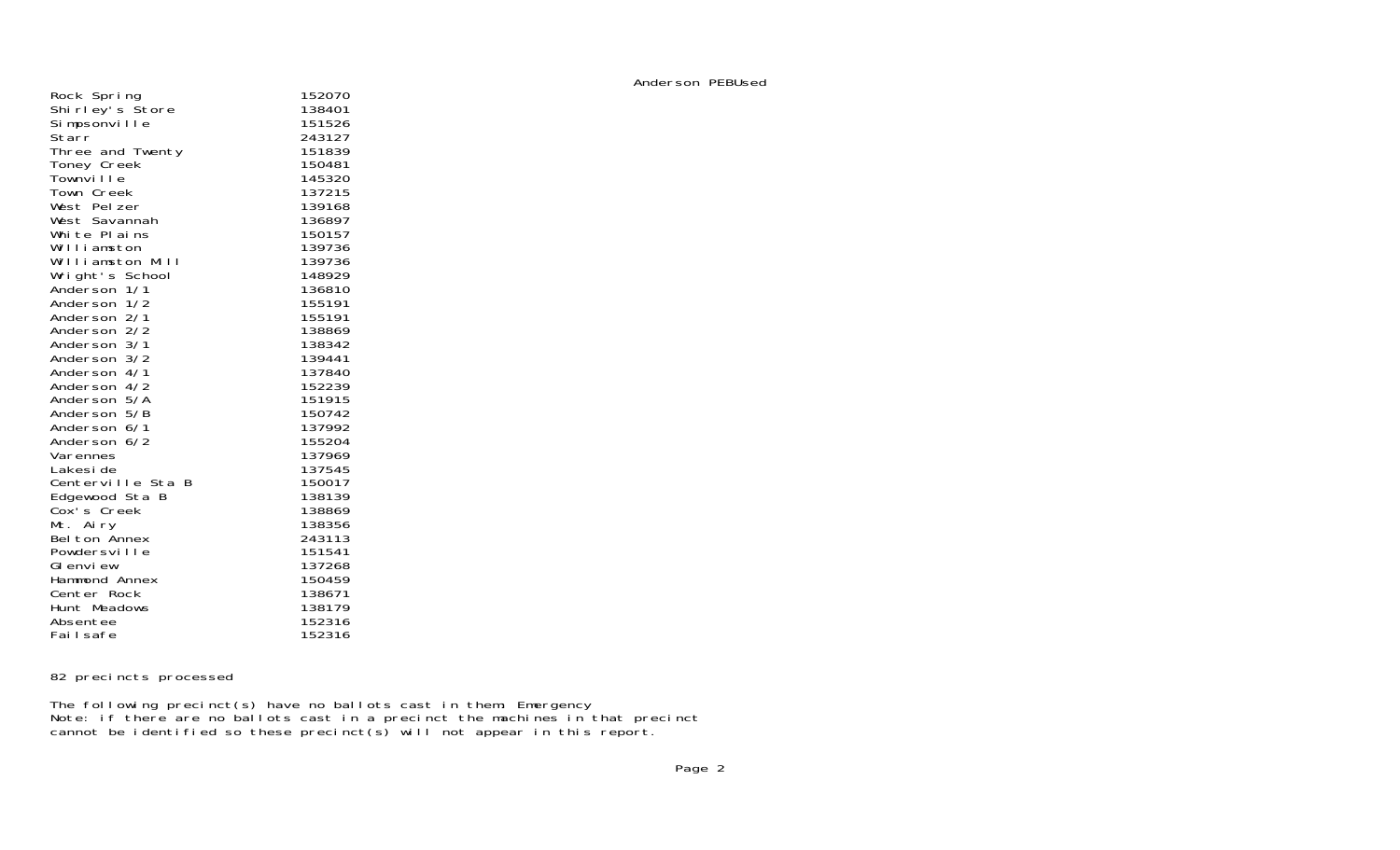#### Anderson PEBUsed

How to read this report.

This is the PEB Used report. It lists the precints found in the Audit data and lists all the PEBs that were used by the poll workers to open and close the iVotronic machines in that. precinct.

If more than one PEB is used to open and close all the iVotronic machines in a precinct, then the County Election Commission must read ALL the PEBs used in that precinct to assure that they have collected all the ballots from that precinct. A county whose report shows a precinct that has machines open or closed by more than one PEB should double check the Ballot Audit Report against the iVotronic paper tapes and the Poll Book to make sure that all the ballots have been collected and tabulated.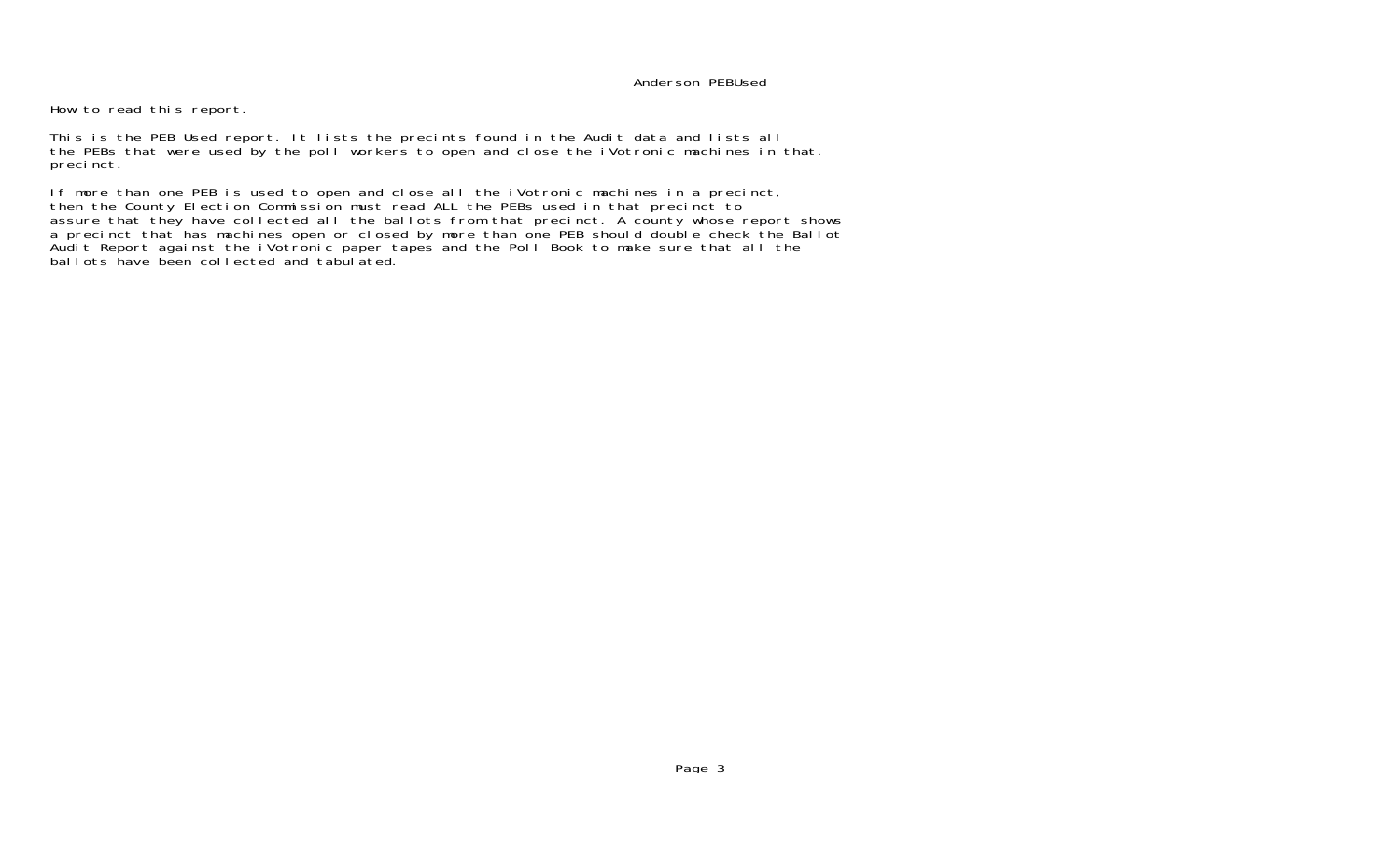Anderson PEB Exceptions Report Election: Democratic PPP Election date: 02/27/2016Audit Date: 11:36:08, Thu Mar 3, 2016

| Op PEB<br>i Vo $#$ | Open Time                          | CI PEB | Close Time                 |                        | Exception Type Precinct - Ballots Cast        |
|--------------------|------------------------------------|--------|----------------------------|------------------------|-----------------------------------------------|
|                    | 5115181 155204 02/27/2016 07:00:53 | 155204 | 02/27/2016 19: 13: 36      | Open Time              | Appl eton-Equinox - 27<br>Anderson $6/2$ - 43 |
| 5120012 137655     | 02/27/2016 06:10:56                | 138337 | 02/27/2016 19:07:50        | $>>0/C$ PEBs<<<        | Hopewell - $49$                               |
| 5120279 146564     | $02/26/2016$ 07:08:42              | 146564 | 02/27/2016 19:29:16        | >>Open Date<<          | Belton - $31$                                 |
| 5120279 146564     | 02/26/2016 07:08:42                | 146564 | 02/27/2016 19:29:16        | Open Time              | Belton - $31$                                 |
| 5123345 152316     | 01/19/2016 08: 20: 20              | 152316 | 02/27/2016 19:13:08        | >>Open Date<<          | Absentee - 305                                |
|                    |                                    |        |                            |                        | Failsafe - 13                                 |
|                    | 5123345 152316 01/19/2016 08:20:20 | 152316 | 02/27/2016 19:13:08        | Open Time              | Absentee - 305                                |
|                    |                                    |        |                            |                        | Failsafe - 13                                 |
| 5132129 138401     | 02/27/2016 07:14:36                | 138401 | 02/27/2016 19: 14: 46      | Open Time              | Shirley's Store - 44                          |
| 5133205 137655     | 02/27/2016 06: 22: 07              | 138337 | 02/27/2016 19:07:22        | $>>0/C$ PEBs<<<        | Hopewell $-13$                                |
| 5133562 152316     | 01/19/2016 08: 23: 00              | 152316 | 02/27/2016 19:08:54        | >>Open Date<<          | Absentee - 32                                 |
|                    |                                    |        |                            |                        | Failsafe - 1                                  |
|                    | 5133562 152316 01/19/2016 08:23:00 |        | 152316 02/27/2016 19:08:54 | Open Time              | Absentee - 32                                 |
|                    |                                    |        |                            |                        | Failsafe - 1                                  |
|                    | 5135414 136810 02/27/2016 07:19:46 | 136810 | 02/27/2016 19:09:44        | Open Time              | Edgewood Sta $A - 34$                         |
|                    |                                    |        |                            |                        | Anderson 1/1 - 20                             |
|                    | 5135863 152316 01/19/2016 08:20:42 | 152316 | 02/27/2016 19:09:44        | >>Open Date<<          | Absentee - 405                                |
|                    |                                    |        |                            |                        | Failsafe - 12                                 |
|                    | 5135863 152316 01/19/2016 08:20:42 | 152316 | 02/27/2016 19:09:44        | Open Time              | Absentee - 405                                |
|                    | 5138496 150755 02/27/2016 07:03:15 | 150755 | 02/27/2016 19:04:33        |                        | Failsafe - 12<br>>>>No Ballots<<<             |
| 5139879 151541     | 02/27/2016 07:10:10                | 151541 | 02/27/2016 20: 07: 28      | Open Time<br>Open Time | Powdersville - 43                             |
|                    |                                    |        |                            |                        |                                               |

The following machines(s) have audit records but no ballots were cast on them: 5121348, 5121519, 5121990, 5127002, 5129253, 5136135, 5138496, 5139209 Because they do not have ballots cast, they cannot be matched to a precinct.

How to read this report.

This is the PEB Exceptions Report. It checks for the following conditions in the iVotronic Event log;

1: A machine that was opened and closed by different PEBs

- 2: A Machine that was not opened on Election Date could be either an absentee or test machine
- 3: A Machine that was not closed on Election Date could have had problem closing
- 4: A Machine that was not opened by 7 am note most Absentee machines will show up here
- 5: A Machine that was closed before 7pm polls close at 7 PM
- 6: A Machine that was not closed ever.
- 7: A machine that has no ballots cast on it.

Each of the events above detected are reported on a separate line, each line contains the following information: iVotronic machine number,Opening PEB Number, Open Time, Closing PEB Number, Closing Time, the Exception Type and the Precinct and the Ballots Cast on that machine.